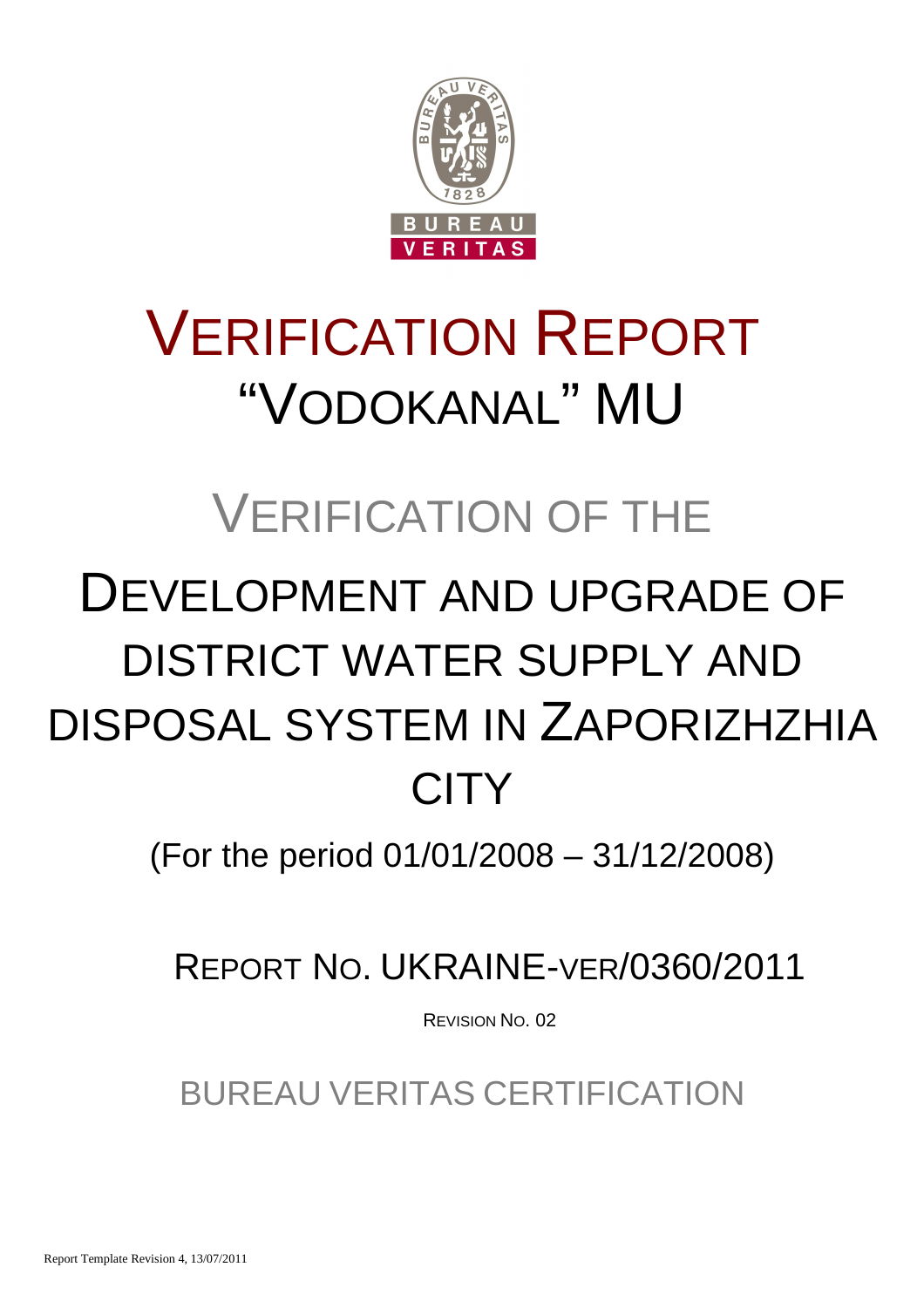#### Report No: UKRAINE-ver/0360/2011



| Date of first issue:                                                                                           |                     |                        | Organizational unit:                  |                                                                                                        |                                                                                                                                                                                                                                                                                                                                                                                                                                                                                                                                                                                            |
|----------------------------------------------------------------------------------------------------------------|---------------------|------------------------|---------------------------------------|--------------------------------------------------------------------------------------------------------|--------------------------------------------------------------------------------------------------------------------------------------------------------------------------------------------------------------------------------------------------------------------------------------------------------------------------------------------------------------------------------------------------------------------------------------------------------------------------------------------------------------------------------------------------------------------------------------------|
| 09/09/2011                                                                                                     |                     |                        |                                       | <b>Bureau Veritas Certification</b>                                                                    |                                                                                                                                                                                                                                                                                                                                                                                                                                                                                                                                                                                            |
|                                                                                                                |                     |                        | <b>Holding SAS</b>                    |                                                                                                        |                                                                                                                                                                                                                                                                                                                                                                                                                                                                                                                                                                                            |
| Client:<br>OJSC "Oblteplocomunenergo"                                                                          |                     |                        | Client ref.:<br><b>Iurii Barbarov</b> |                                                                                                        |                                                                                                                                                                                                                                                                                                                                                                                                                                                                                                                                                                                            |
|                                                                                                                |                     |                        |                                       |                                                                                                        |                                                                                                                                                                                                                                                                                                                                                                                                                                                                                                                                                                                            |
| Summary:                                                                                                       |                     |                        |                                       |                                                                                                        |                                                                                                                                                                                                                                                                                                                                                                                                                                                                                                                                                                                            |
| decisions by the JI Supervisory Committee, as well as the host country criteria.                               |                     |                        |                                       |                                                                                                        | Bureau Veritas Certification has made the 2 <sup>nd</sup> periodic verification of the "Development and upgrade of district<br>water supply and disposal system in Zaporizhzhia city" project of "Vodokanal" MU located in Zaporizhzhia<br>region in the South-Eastern part of Ukraine and applying the JI specific approach, on the basis of UNFCCC<br>criteria for the JI, as well as criteria given to provide for consistent project operations, monitoring and reporting.<br>UNFCCC criteria refer to Article 6 of the Kyoto Protocol, the JI rules and modalities and the subsequent |
| was conducted using Bureau Veritas Certification internal procedures.                                          |                     |                        |                                       |                                                                                                        | The verification scope is defined as a periodic independent review and ex post determination by the Accredited<br>Entity of the monitored reductions in GHG emissions during defined verification period, and consisted of the<br>following three phases: i) desk review of the project design and the baseline and monitoring plan; ii) follow-up<br>interviews with project stakeholders; iii) resolution of outstanding issues and the issuance of the final<br>verification report and opinion. The overall verification, from Contract Review to Verification Report & Opinion,       |
| Actions Requests (CR, CAR and FAR), presented in Appendix A.                                                   |                     |                        |                                       |                                                                                                        | The first output of the verification process is a list of Clarification, Corrective Actions Requests, Forward                                                                                                                                                                                                                                                                                                                                                                                                                                                                              |
|                                                                                                                |                     |                        |                                       | The ERUs issued totalize 100813 tons of CO2eq for the monitoring period from 01/01/2008 to 31/12/2008. | In summary, Bureau Veritas Certification confirms that the project is implemented as per determined changes.<br>Installed equipment being essential for generating emission reduction runs reliably and is calibrated<br>appropriately. The monitoring system is in place and the project is generating GHG emission reductions. The<br>GHG emission reduction is calculated accurately and without material errors, omissions, or misstatements.                                                                                                                                          |
|                                                                                                                |                     |                        |                                       | related to the approved project baseline and monitoring, and its associated documents.                 | Our opinion relates to the project's GHG emissions and resulting GHG emission reductions reported and                                                                                                                                                                                                                                                                                                                                                                                                                                                                                      |
| Report No.:                                                                                                    |                     | Subject Group:         |                                       |                                                                                                        |                                                                                                                                                                                                                                                                                                                                                                                                                                                                                                                                                                                            |
| UKRAINE-ver/0360/2011                                                                                          | JI                  |                        |                                       |                                                                                                        |                                                                                                                                                                                                                                                                                                                                                                                                                                                                                                                                                                                            |
| Project title:<br>Development and upgrade of district water supply<br>and disposal system in Zaporizhzhia city |                     |                        |                                       |                                                                                                        |                                                                                                                                                                                                                                                                                                                                                                                                                                                                                                                                                                                            |
| Work carried out by:                                                                                           |                     |                        |                                       |                                                                                                        |                                                                                                                                                                                                                                                                                                                                                                                                                                                                                                                                                                                            |
| Kateryna Zinevych - Team leader, Lead Verifier<br>Alexey Dzhafarov - Team member, Verifier                     |                     |                        |                                       |                                                                                                        |                                                                                                                                                                                                                                                                                                                                                                                                                                                                                                                                                                                            |
| Work reviewed by:                                                                                              |                     |                        |                                       |                                                                                                        |                                                                                                                                                                                                                                                                                                                                                                                                                                                                                                                                                                                            |
| Ivan Sokolov - Internal Technical Reviewer                                                                     |                     |                        | $\boxtimes$                           | No distribution without permission from the<br>Client or responsible organizational unit               |                                                                                                                                                                                                                                                                                                                                                                                                                                                                                                                                                                                            |
| Work approved by:                                                                                              |                     |                        |                                       |                                                                                                        |                                                                                                                                                                                                                                                                                                                                                                                                                                                                                                                                                                                            |
| Flavio Gomes - Operational Manager                                                                             | Bureau              | $\sqrt{a}$             | <b>\ification</b><br>←∕ <i>co</i>     | Limited distribution                                                                                   |                                                                                                                                                                                                                                                                                                                                                                                                                                                                                                                                                                                            |
| Date of this revision:<br>26/09/2011                                                                           | Rev. No.:<br>$02 -$ | Number of pages:<br>30 |                                       | Unrestricted distribution                                                                              |                                                                                                                                                                                                                                                                                                                                                                                                                                                                                                                                                                                            |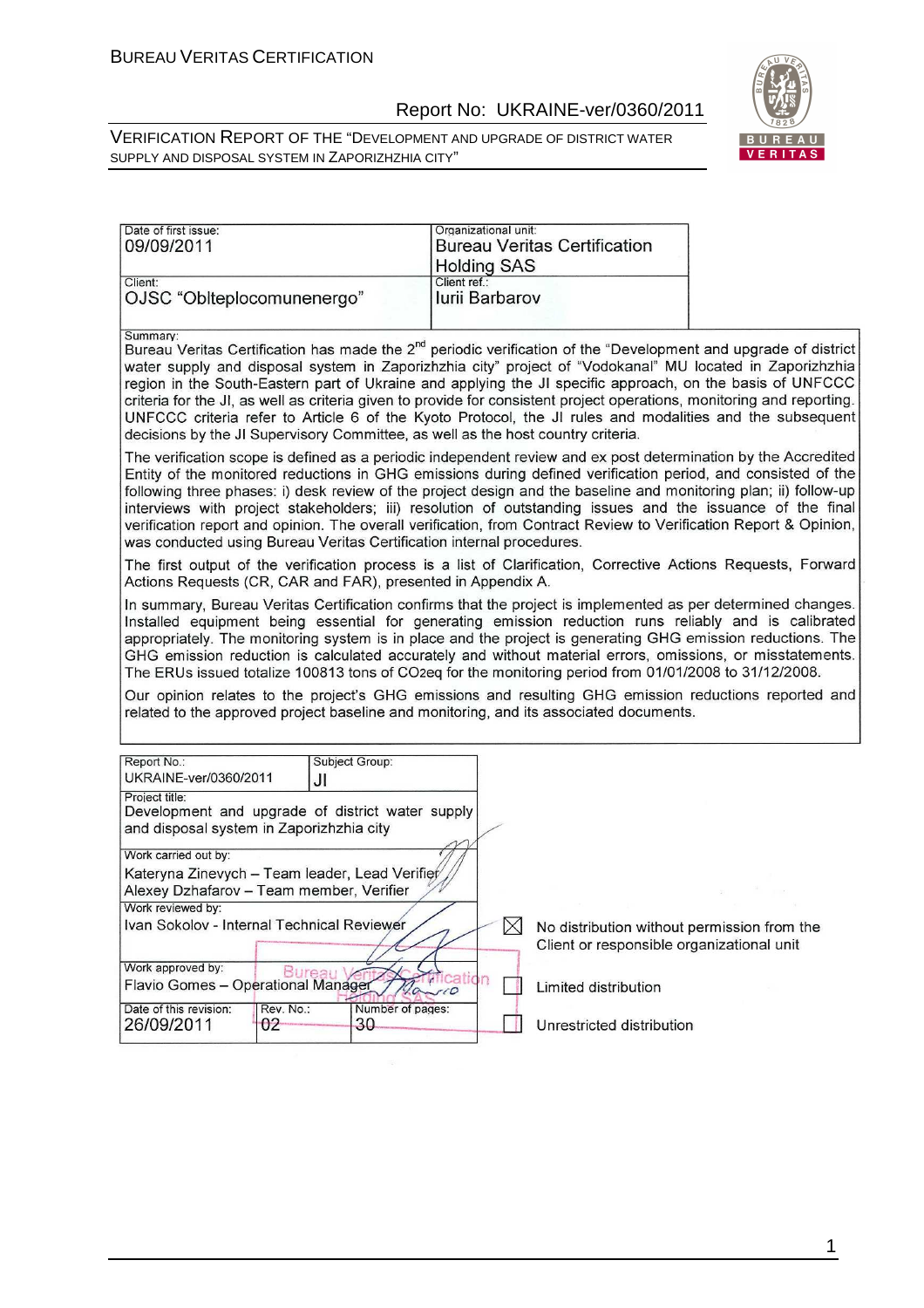VERIFICATION REPORT OF THE "DEVELOPMENT AND UPGRADE OF DISTRICT WATER SUPPLY AND DISPOSAL SYSTEM IN ZAPORIZHZHIA CITY"



# **Abbreviations**

- AIE Accredited Independent Entity
- CAR Corrective Action Request
- CL Clarification Request
- CO<sub>2</sub> Carbon Dioxide
- ERU Emission Reduction Unit
- FI Follow-up interview
- GHG Green House Gas(es)
- IAET International Association of Emission Trade
- JI Joint Implementation
- NGO Non-governmental organization
- PCF Prototype Carbon Fund
- PDD Project Design Document
- UNFCCC United Nations Framework Convention for Climate Change
- VM Verification means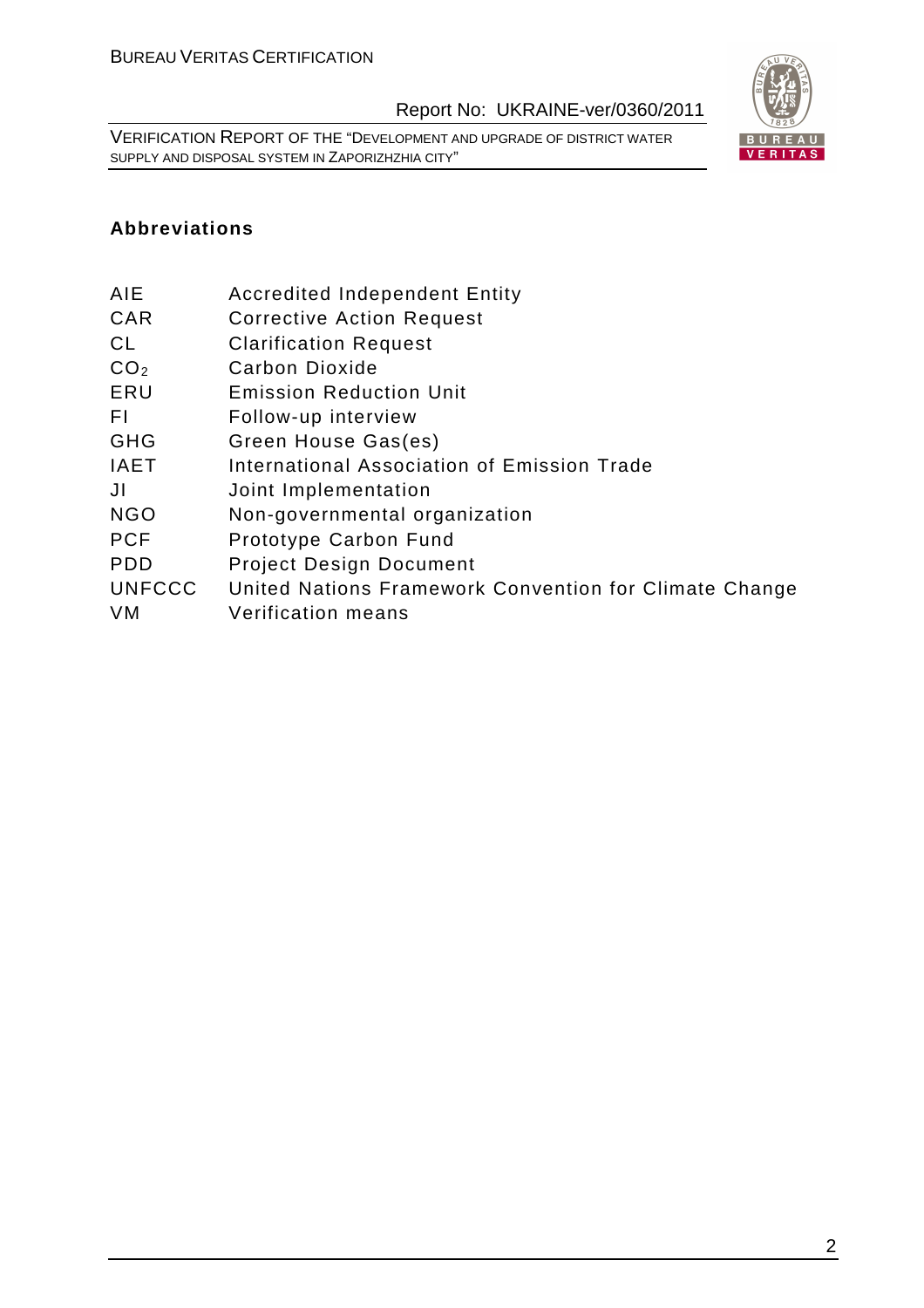VERIFICATION REPORT OF THE "DEVELOPMENT AND UPGRADE OF DISTRICT WATER SUPPLY AND DISPOSAL SYSTEM IN ZAPORIZHZHIA CITY"

# **Table of Contents Page 2014**

| $\mathbf{1}$   |                                                                              |                |
|----------------|------------------------------------------------------------------------------|----------------|
| 1.1            | Objective                                                                    | $\overline{4}$ |
| 1.2            | Scope                                                                        | $\overline{4}$ |
| 1.3            | <b>Verification Team</b>                                                     | $\overline{4}$ |
| $\overline{2}$ |                                                                              | $.5\,$         |
| 2.1            | <b>Review of Documents</b>                                                   | 5              |
| 2.2            | Follow-up Interviews                                                         | 6              |
| 2.3            | Resolution of Clarification, Corrective and Forward Action<br>Requests       | 6              |
| 3              |                                                                              |                |
| 3.1            | Remaining issues and FARs from previous verifications                        | $\overline{7}$ |
| 3.2            | Project approval by Parties involved (90-91)                                 | 8              |
| 3.3            | Project implementation (92-93)                                               | 8              |
| 3.4            | Compliance of the monitoring plan with the monitoring<br>methodology (94-98) | 8              |
| 3.5            | Revision of monitoring plan (99-100)                                         | 10             |
| 3.6            | Data management (101)                                                        | 10             |
| 3.7            | Verification regarding programmes of activities (102-110)                    | 11             |
| 4              |                                                                              |                |
| 5              |                                                                              |                |
|                |                                                                              |                |

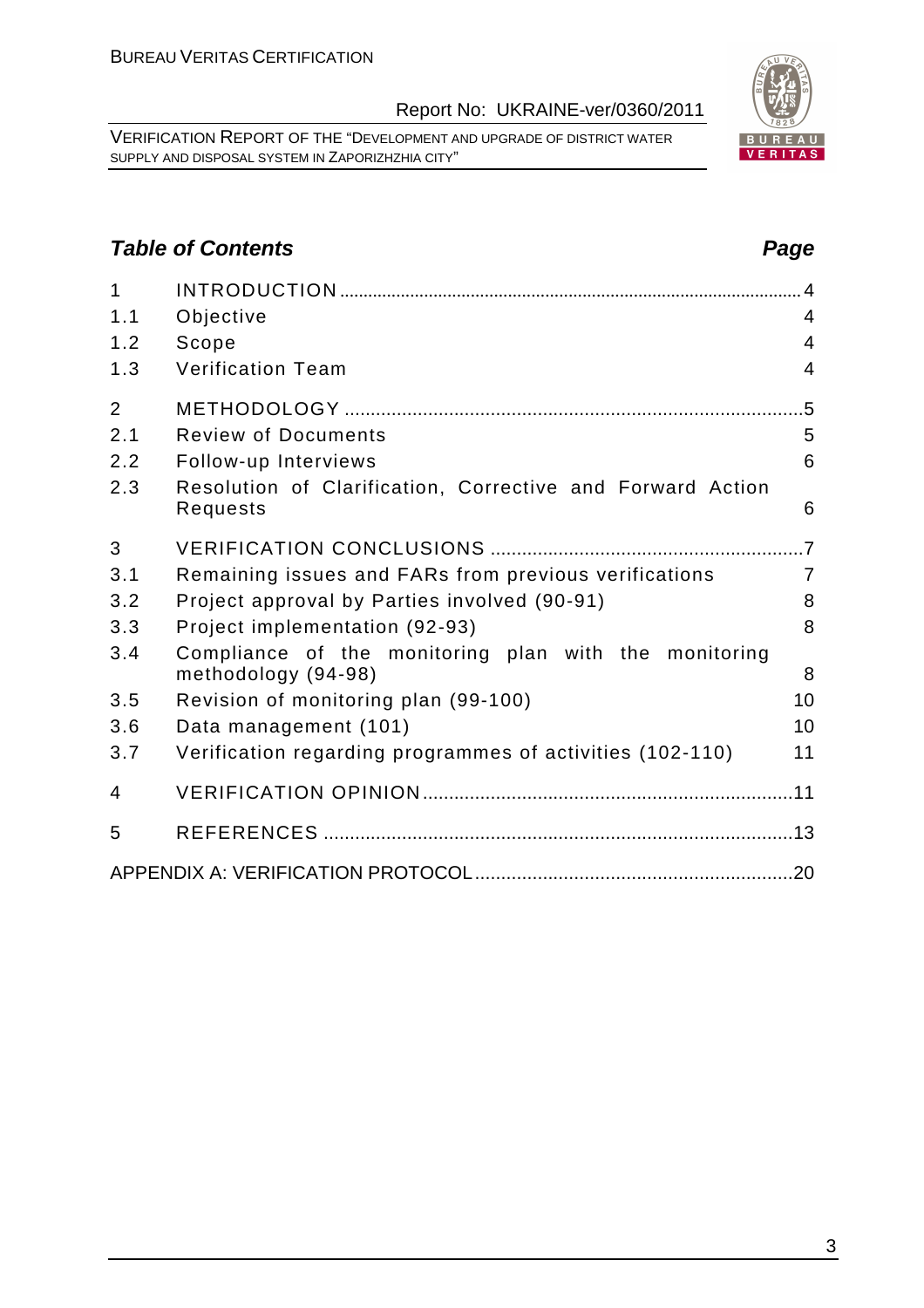VERIFICATION REPORT OF THE "DEVELOPMENT AND UPGRADE OF DISTRICT WATER SUPPLY AND DISPOSAL SYSTEM IN ZAPORIZHZHIA CITY"



# **1 INTRODUCTION**

OÜ Biotehnoloogia has commissioned Bureau Veritas Certification to verify its JI project "Development and upgrade of district water supply and disposal system in Zaporizhzhia city" (hereafter called "the project") in Zaporizhzhia Region in the South-Eastern part of Ukraine.

This report summarizes the findings of the verification of the project, performed on the basis of UNFCCC criteria, as well as criteria given to provide for consistent project operations, monitoring and reporting.

# **1.1 Objective**

Verification is the periodic independent review and ex post determination by the Accredited Independent Entity (AIE) of the monitored reductions in GHG emissions during defined verification period.

The objective of verification can be divided in Initial Verification and Periodic Verification.

UNFCCC criteria refer to Article 6 of the Kyoto Protocol, the JI rules and modalities and the subsequent decisions by the JI Supervisory Committee, as well as the host country criteria.

# **1.2 Scope**

Verification scope is defined as an independent and objective review and ex post determination by the Accredited Independent Entity of the monitored reductions in GHG emissions. The verification is based on the submitted monitoring report, the determined project design document including the project's baseline study, revised monitoring plan and other relevant documents. The information in these documents is reviewed against Kyoto Protocol requirements, UNFCCC rules and associated interpretations.

The verification is not meant to provide any consulting towards the Client. However, stated requests for clarifications and/or corrective actions may provide input for improvement of the project monitoring towards reductions in the GHG emissions.

# **1.3 Verification Team**

The verification team consists of the following personnel:

Kateryna Zinevych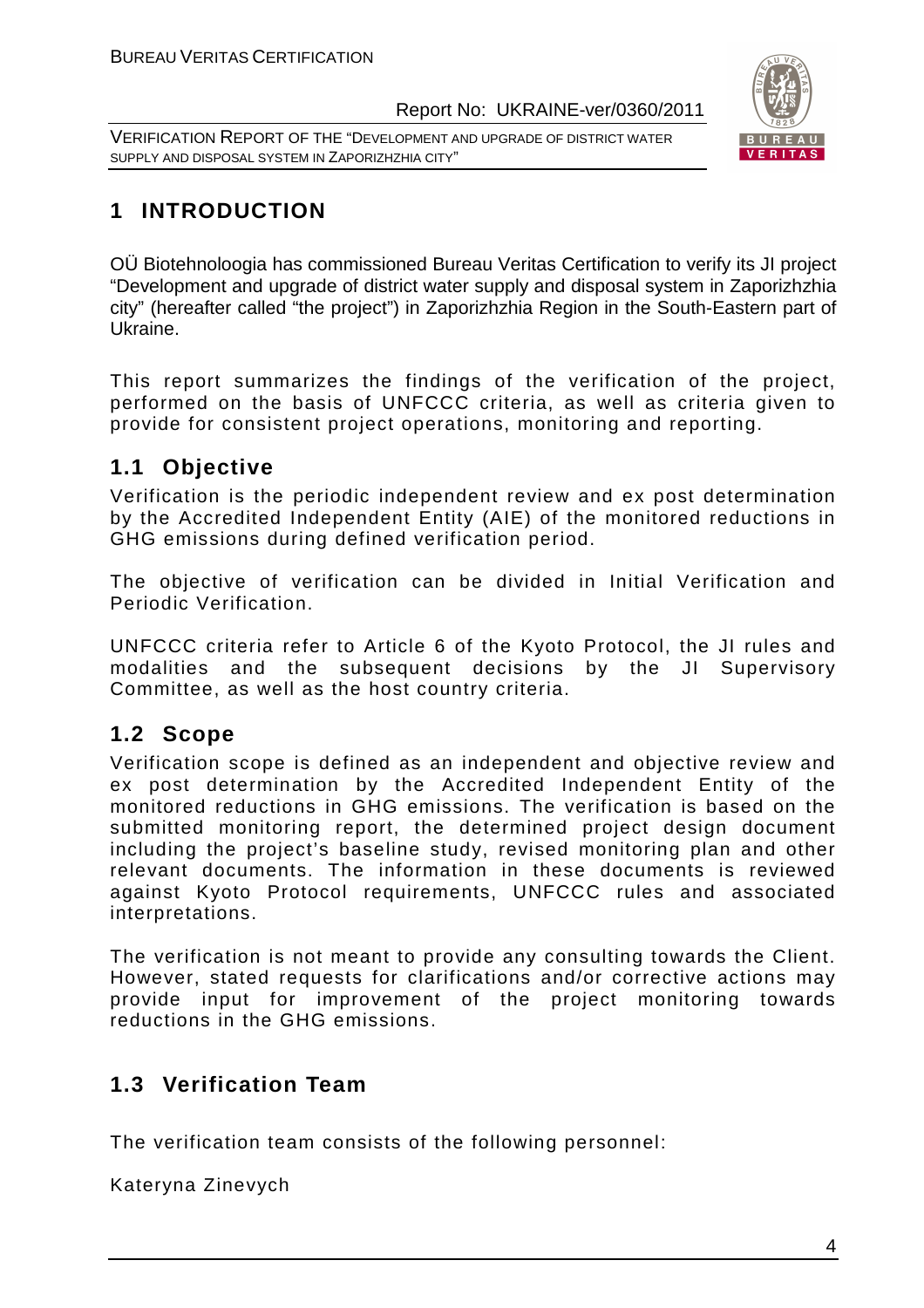VERIFICATION REPORT OF THE "DEVELOPMENT AND UPGRADE OF DISTRICT WATER SUPPLY AND DISPOSAL SYSTEM IN ZAPORIZHZHIA CITY"



Bureau Veritas Certification Team Leader, Climate Change Lead Verifier

Alexey Dzhafarov

Team member, Bureau Veritas Certification Climate Change Verifier

This verification report was reviewed by:

Ivan Sokolov

Bureau Veritas Certification, Internal Technical Reviewer

# **2 METHODOLOGY**

The overall verification, from Contract Review to Verification Report & Opinion, was conducted using Bureau Veritas Certification internal procedures.

In order to ensure transparency, a verification protocol was customized for the project, according to the version 01 of the Joint Implementation Determination and Verification Manual, issued by the Joint Implementation Supervisory Committee at its 19 meeting on 04/12/2009. The protocol shows, in a transparent manner, criteria (requirements), means of verification and the results from verifying the identified criteria. The verification protocol serves the following purposes:

- It organizes, details and clarifies the requirements a JI project is expected to meet;
- It ensures a transparent verification process where the verifier will document how a particular requirement has been verified and the result of the verification.

The completed verification protocol is enclosed in Appendix A to this report.

# **2.1 Review of Documents**

The Monitoring Report (MR) "Development and upgrade of district water supply and disposal system in Zaporizhzhia city", version 02 dated 23/09/2011 submitted by OJSC "Oblteplocomunenergo" and additional background documents related to the project design, baseline, and monitoring plan, i.e. country Law, Project Design Document (PDD) and Guidance on criteria for baseline setting and monitoring, Host party criteria, Kyoto Protocol, Clarifications on Verification Requirements to be Checked by an Accredited Independent Entity were reviewed.

In order to meet the requirements of CARs and CLs issued by BVC, the project participants reviewed MR and submitted it 23/09/2011 as version 02.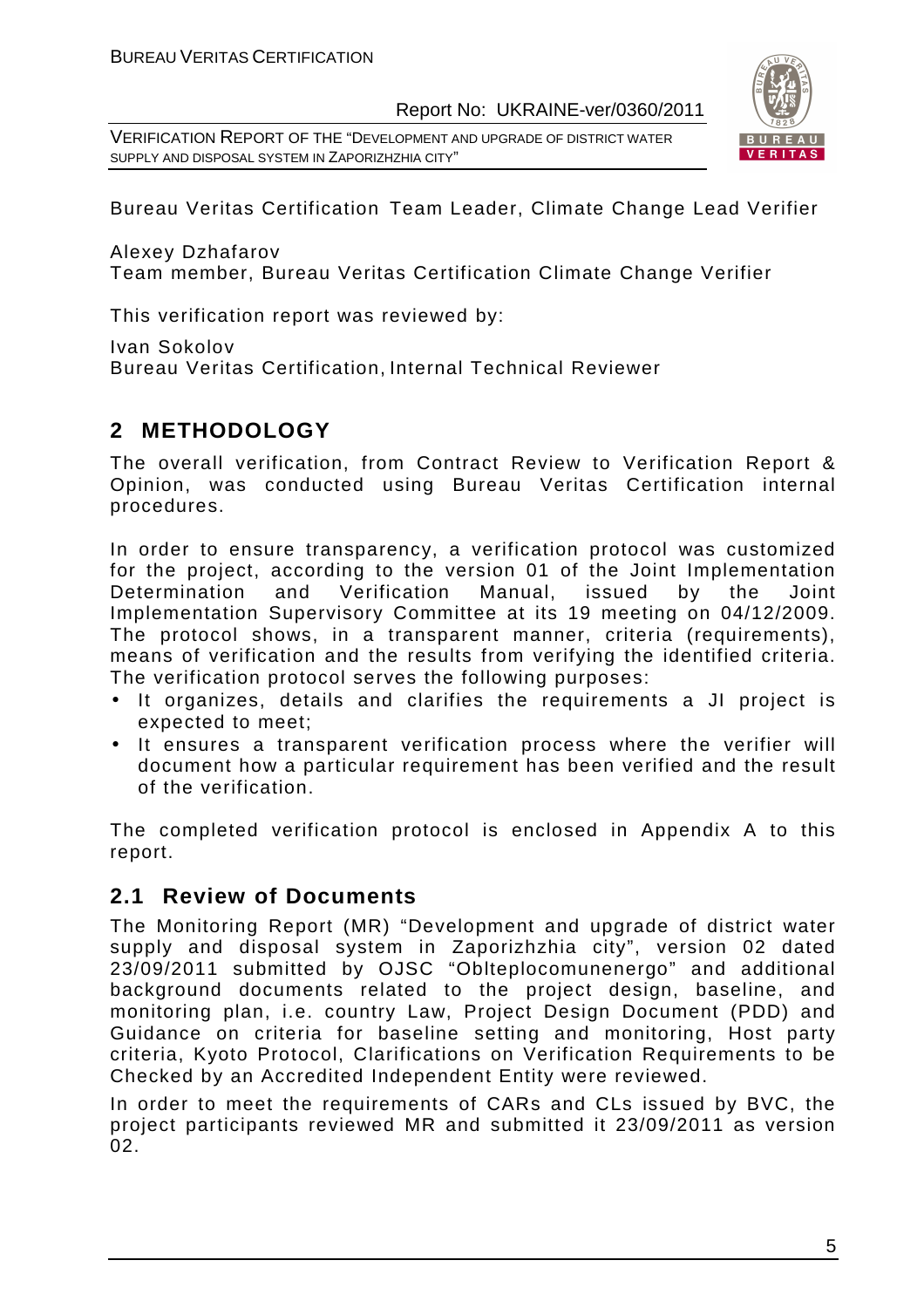VERIFICATION REPORT OF THE "DEVELOPMENT AND UPGRADE OF DISTRICT WATER SUPPLY AND DISPOSAL SYSTEM IN ZAPORIZHZHIA CITY"



The verification findings presented in this report relate to the Monitoring Report version 01, version 02 and project as described in the determined PDD.

# **2.2 Follow-up Interviews**

On 08 September 2011 Bureau Veritas Certification verification team conducted a visit to the project site and performed (on-site) interviews with project stakeholders to confirm selected information and to resolve issues identified in the document review. Representatives of OJSC "Oblteplocomunenergo" and "Vodokanal" MU were interviewed (see References). The main topics of the interviews are summarized in Table 1.

| Interviewed<br>organization              | <b>Interview topics</b>                                                                                                                                                                                                                                                                                                                                                                                                                                                     |
|------------------------------------------|-----------------------------------------------------------------------------------------------------------------------------------------------------------------------------------------------------------------------------------------------------------------------------------------------------------------------------------------------------------------------------------------------------------------------------------------------------------------------------|
| "Vodokanal" MU                           | Project implementation status<br>Organizational structure<br>Responsibilities and authorities<br>Roles and responsibilities for data collection<br>and processing<br>Training of personnel<br>Installation of equipment<br>$\bullet$<br>Data logging, archiving and reporting<br>Internal audits and check-ups<br>Quality management procedures and<br>technology<br>Metering equipment control<br>Cross-checking of the information provided in<br>MR and in other sources |
| <b>OJSC</b><br>"Oblteplocomunenerg<br>o" | • Monitoring plan<br>• Monitoring report<br>• Deviations from PDD<br><b>ERU</b> calculation model                                                                                                                                                                                                                                                                                                                                                                           |

| Table 1 | <b>Interview topics</b> |  |
|---------|-------------------------|--|
|---------|-------------------------|--|

# **2.3 Resolution of Clarification, Corrective and Forward Action Requests**

The objective of this phase of the verification is to raise the requests for corrective actions and clarification and any other outstanding issues that needed to be clarified for Bureau Veritas Certification positive conclusion on the GHG emission reduction calculation.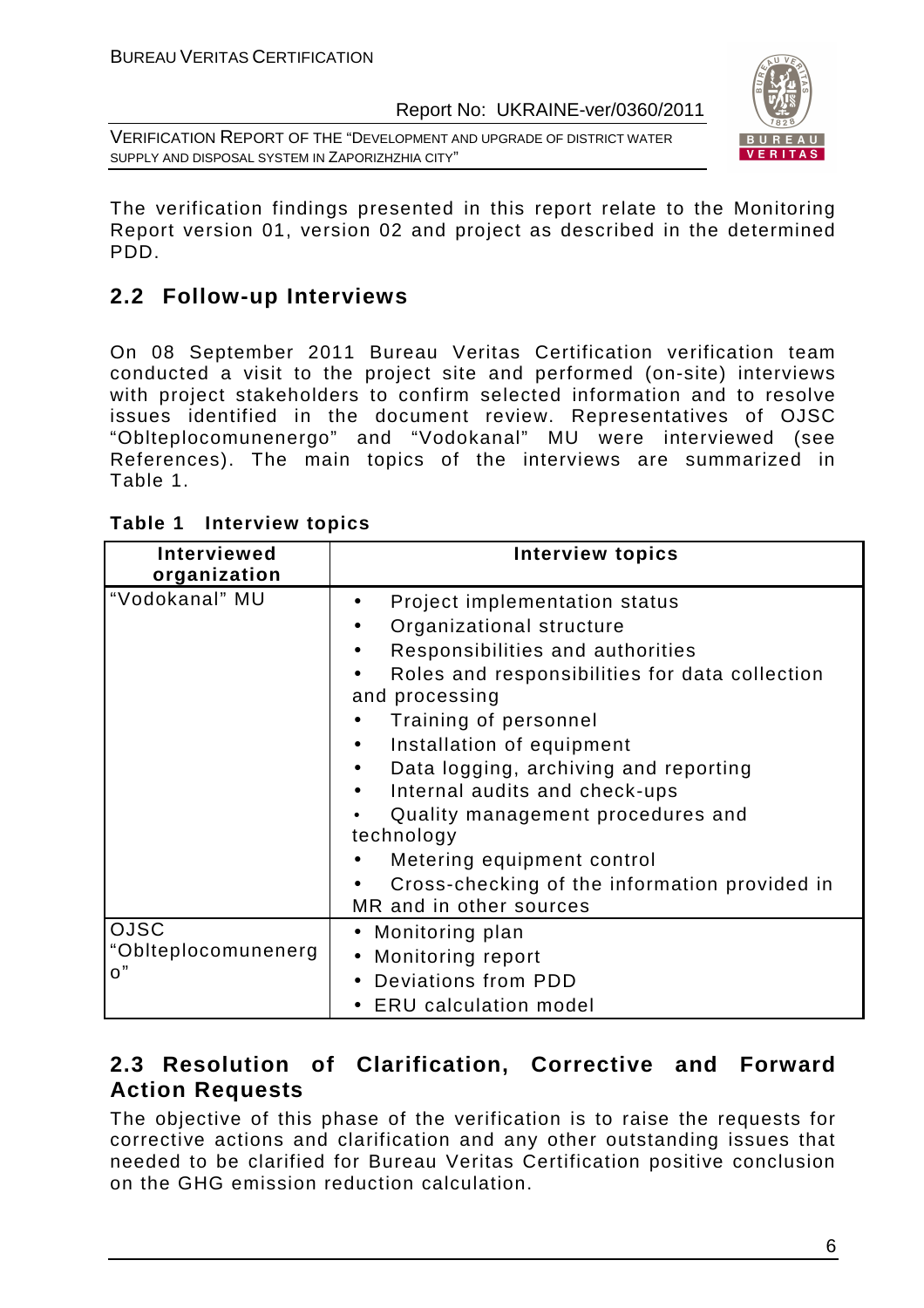VERIFICATION REPORT OF THE "DEVELOPMENT AND UPGRADE OF DISTRICT WATER SUPPLY AND DISPOSAL SYSTEM IN ZAPORIZHZHIA CITY"



If the Verification Team, in assessing the monitoring report and supporting documents, identifies issues that need to be corrected, clarified or improved with regard to the monitoring requirements, it should raise these issues and inform the project participants of these issues in the form of:

(a) Corrective action request (CAR), requesting the project participants to correct a mistake that is not in accordance with the monitoring plan;

(b) Clarification request (CL), requesting the project participants to provide additional information for the Verification Team to assess compliance with the monitoring plan;

(c) Forward action request (FAR), informing the project participants of an issue, relating to the monitoring that needs to be reviewed during the next verification period.

To guarantee the transparency of the verification process, the concerns raised are documented in more detail in the verification protocol in Appendix A.

# **3 VERIFICATION CONCLUSIONS**

In the following sections, the conclusions of the verification are stated.

The findings from the desk review of the original monitoring documents and the findings from interviews during the follow up visit are described in the Verification Protocol in Appendix A.

The Clarification and Corrective Action Requests are stated, where applicable, in the following sections and are further documented in the Verification Protocol in Appendix A. The verification of the Project resulted in 8 Corrective Action Requests, 2 Clarification Requests and 0 Forward Action Requests.

The number between brackets at the end of each section corresponds to the DVM paragraph.

## **3.1 Remaining issues and FARs from previous verifications**

Not applicable.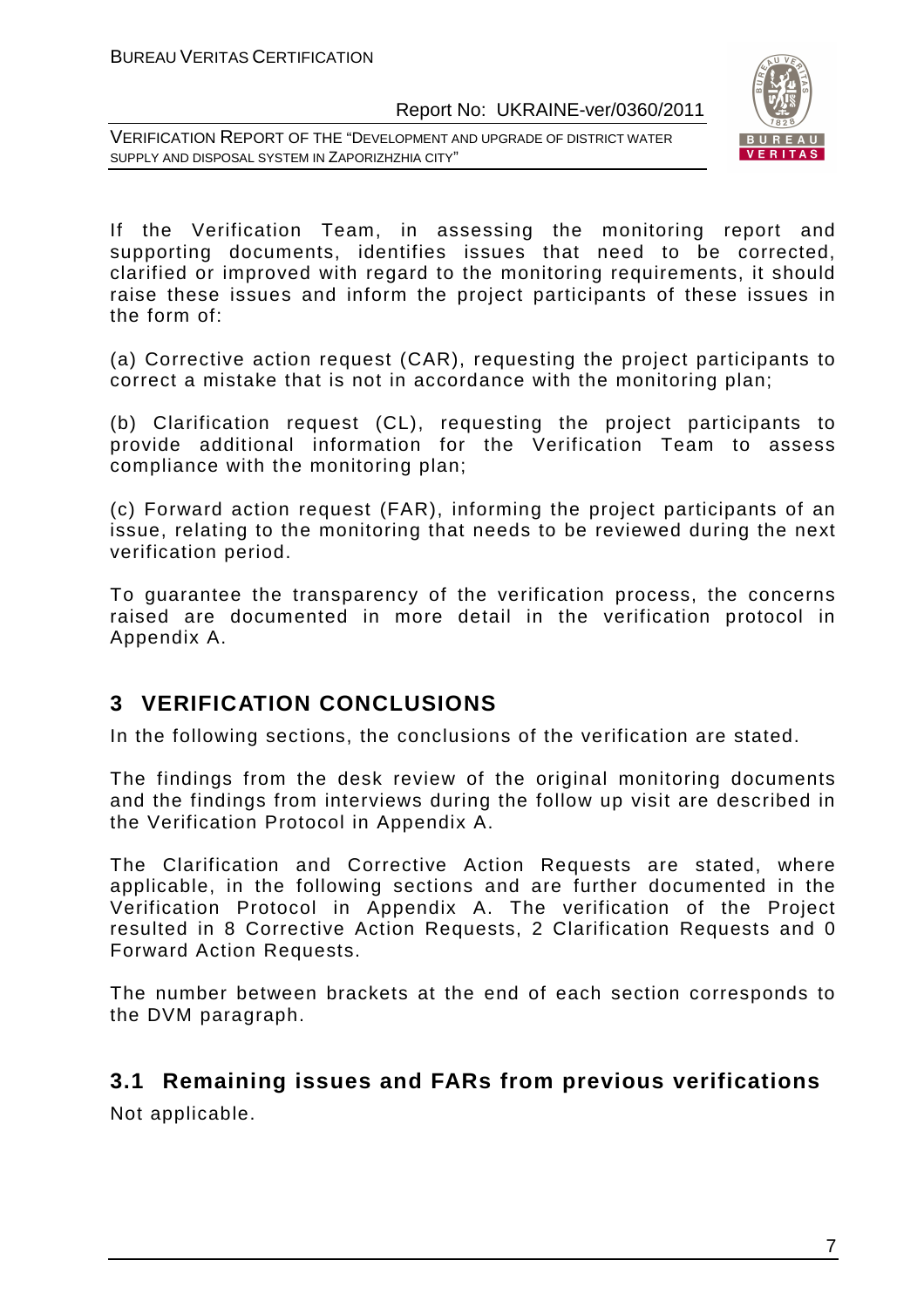VERIFICATION REPORT OF THE "DEVELOPMENT AND UPGRADE OF DISTRICT WATER SUPPLY AND DISPOSAL SYSTEM IN ZAPORIZHZHIA CITY"



# **3.2 Project approval by Parties involved (90-91)**

Written project approvals from Party Ukraine have been issued by the National Environmental Investment Agency, i.e. Letter of Endorsement #2203/23/7 dated 17/08/2011 and Letter of Approval #2722/23/7 dated 23/09/2011. The Letter of Approval from foreign Party is expected. CAR 01 is still pending.

# **3.3 Project implementation (92-93)**

The findings of Bureau Veritas verification team during the site visit may conclude that the project is implemented in compliance to the PDD, the determination of which is deemed final.

The modernization activities at "Vodokanal" MU during the monitoring period are implemented in compliance to the project implementation scheme indicated in the determined PDD.

Pumping equipment upgrade, replacement of water supply and water disposal networks, installation of new meters group, introduction of frequency regulators and optimization of water pumping processes were implemented according to the project plan. The following measures were implemented during the monitoring period: replacement of gravel-sand filters, continuous reduction of illumination electrical energy demand, efficient utilization of pumping equipment motors (stop electrical motors idling), filters replacement within the sewage system, introduction of water supply schedules (agreed with consumers demanding considerable amounts of water) in order to reduce electrical energy consumption and maintain pressure in pipelines.

The following preventive measures also took place: elimination of accidents along pipelines and reduction of water losses during accidents along pipelines.

The identified areas of concern as to the project implementation, project participants response and BVC's conclusion are described in Appendix A, Table 2 (refer to CAR 02).

# **3.4 Compliance of the monitoring plan with the monitoring methodology (94-98)**

The monitoring occurred in accordance with monitoring included to the PDD, thus it was listed on the UNFCCC website.

For calculating the emission reductions, key factors, influencing the baseline emissions and the activity level of the project and the emissions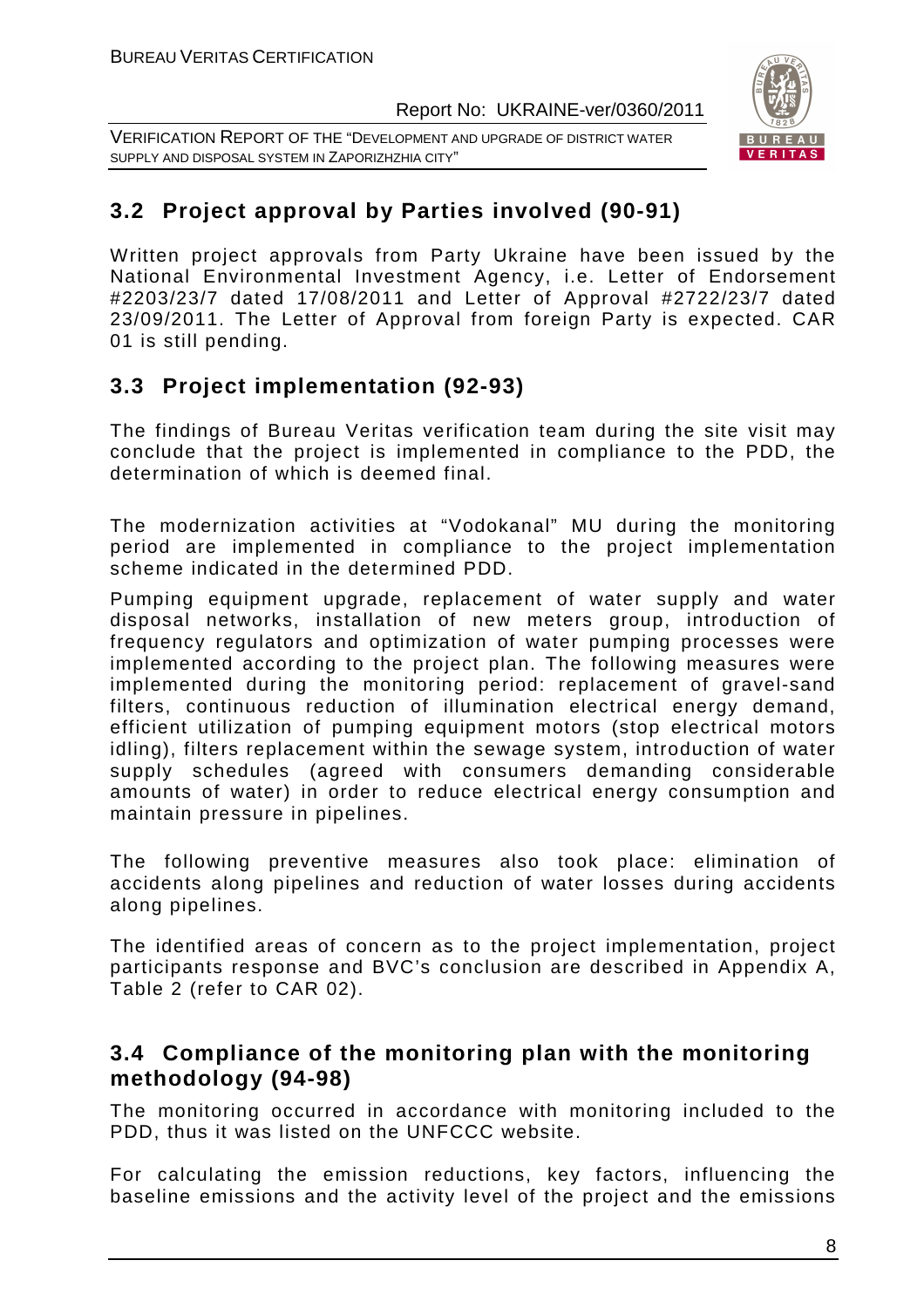VERIFICATION REPORT OF THE "DEVELOPMENT AND UPGRADE OF DISTRICT WATER SUPPLY AND DISPOSAL SYSTEM IN ZAPORIZHZHIA CITY"



as well as risks associated with the project were taken into account, as appropriate.

The key activities of the monitoring are described in the MR in details; no deviations from monitoring algorithm were identified. Monitoring factors including parameters to be monitored, measuring equipment and its calibration data are clearly described in Section B of the monitoring report and electronic additional documents and fully coincide with those one prescribed in PDD.

The MU 'Vodokanal' collects and keeps data on electric energy and acquired water. Information about consumed electric energy and process water is attached to Monitoring Report on electronic media.

Data and parameters that are not monitored over the entire crediting period, but specified only once, but are available at the stage of PDD development, include the total amount of water supplied during base year,  $m^3$  (M<sup>3</sup> <sub>wb</sub>), total amount of sewage pumped during base year, м<sup>3</sup> (M<sup>3</sup><sub>vb</sub>), overall electric energy necessary for water transport during the year of baseline scenario, kW\*hour (kWh<sub>wb</sub>), overall electric energy necessary to pump sewage during the year of baseline,  $kW^*$ hour  $(kWh_{vb})$ , carbon dioxide emission factor for Ukraine during 2008 as per regulation from the Ukrainian legislation, in particular Order of the National Agency of Ecological Investments of Ukraine 'On approval of indexes for carbon dioxide specific emissions dated 2008'.

Data and parameters, which are not monitored over the entire crediting period, but determined only once, which are not available at the stage of PDD development, are absent.

Data and parameters monitored within the entire crediting period: total amount of water supplied through the water supply system during the project year,  $m^3$  (M $^3$ <sub>i wr</sub>), amount of sewage pumped through the water disposal system during the project year,  $m^3$  (M $^3$ <sub>ivr</sub>), electric energy, kW\*hour, required for water transport water within the water supply system during the year of project scenario, (kWh<sub>wri</sub>), electric energy, kW\*hour, required to pump sewage within the water disposal system during the year of project scenario,  $(kWh<sub>vr i</sub>)$ .

Emission factors, including default emission factors, are selected by carefully balancing accuracy and reasonableness, and appropriately justified of the choice.

Data used for emission reductions monitoring are sufficiently described in MR, Section B, paragraph 2.1 (List of constant, variable and provided values) and Annex 2 (Calculation of tCO2e emission reduction within the MU 'Vodokanal' system).

MR includes the data collection to be implemented including data that are measured or tested, that are taken from other sources (e. g. official statistics, IPCC, commercial and scientific literature).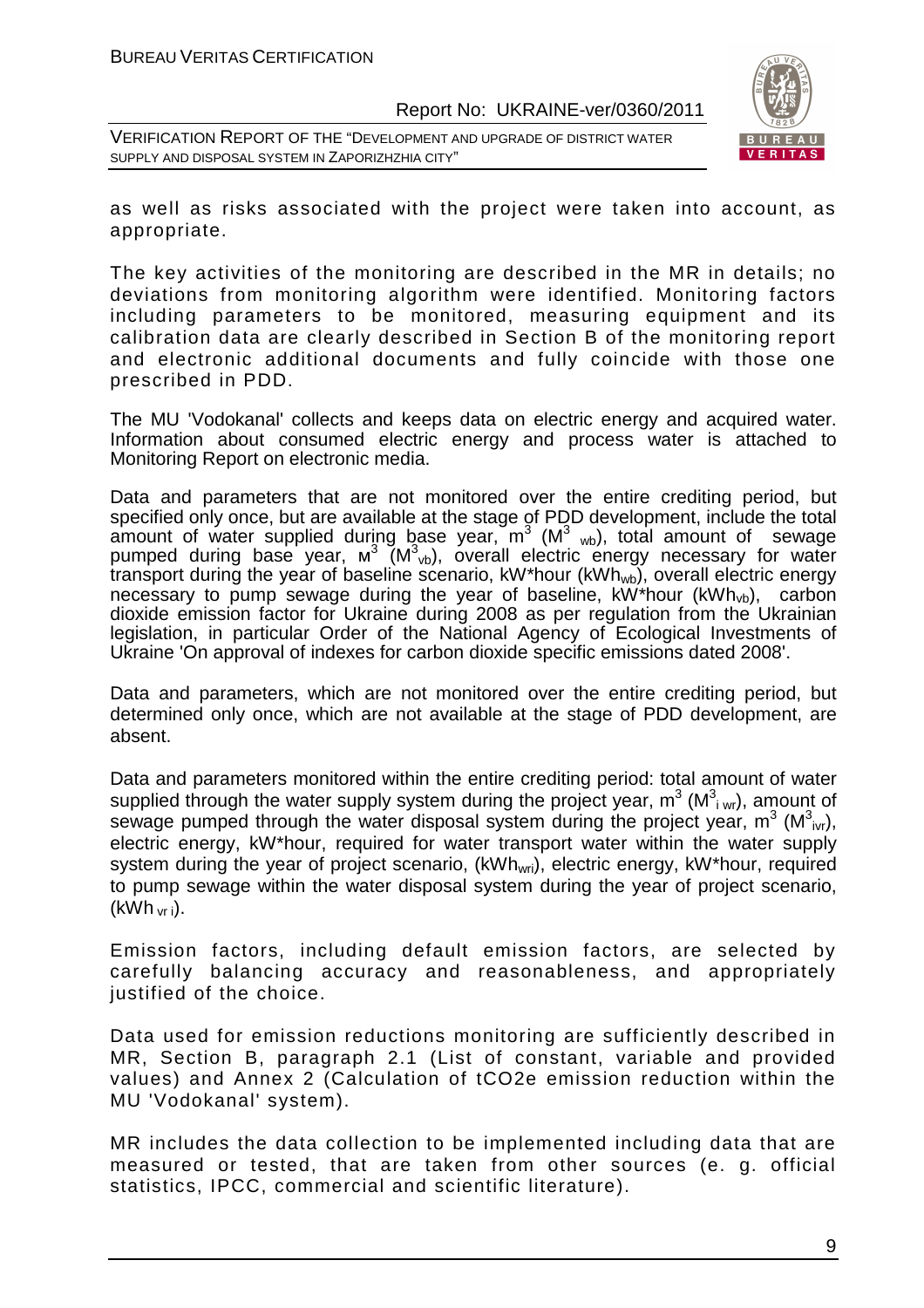VERIFICATION REPORT OF THE "DEVELOPMENT AND UPGRADE OF DISTRICT WATER SUPPLY AND DISPOSAL SYSTEM IN ZAPORIZHZHIA CITY"



The calculation of emission reductions is based on conservative assumptions and the most plausible scenarios in a transparent manner.

The identified areas of concern as to the compliance of the monitoring plan with the monitoring methodology, project participants response and BVC's conclusion are described in Appendix A, Table 2 (refer to CAR 03).

# **3.5 Revision of monitoring plan (99-100)**

Not applicable.

# **3.6 Data management (101)**

The data and their sources, provided in the monitoring report, are clearly identified, reliable and transparent. The implementation of data collection procedures is in accordance with the PDD and revised monitoring plan, including the quality control and quality assurance procedures. The function of the monitoring equipment, including its calibration status, is in order. The evidence and records used for the monitoring are maintained in a traceable manner.

Control and monitoring of the system lies in measuring electrical energy consumption by water supply and sewage pumping stations, recording of water supplied to the network and amount of sewage pumped by MU 'Vodokanal'. Other parameters shall be obtained by means of calculations or from statistical data.

Measures to control electrical energy consumed by the MU 'Vodokanal':

- Current control of electric energy meters operation is conducted during billing period (billing month is determined based on conditions of contract for electric energy supply);
- On the day stipulated by the contract (as a rule it is at 00 hours 00 minutes on the  $1<sup>st</sup>$  day of the month following the billing month) area supervisor or his authorized representative shall take the readings of electric energy meters (electric energy meters are the devices that passed state certification, accepted for operation and jointly sealed by the representatives of power supplying organization and MU 'Vodokanal' subject to execution of act of sealing). Obtained information shall be delivered by area supervisor to the Chief Engineer Department;
- Act on electric energy consumption shall be executed according to the readings of electric energy meters obtained from shops.

Supplied water flow measurement at MU 'Vodokanal':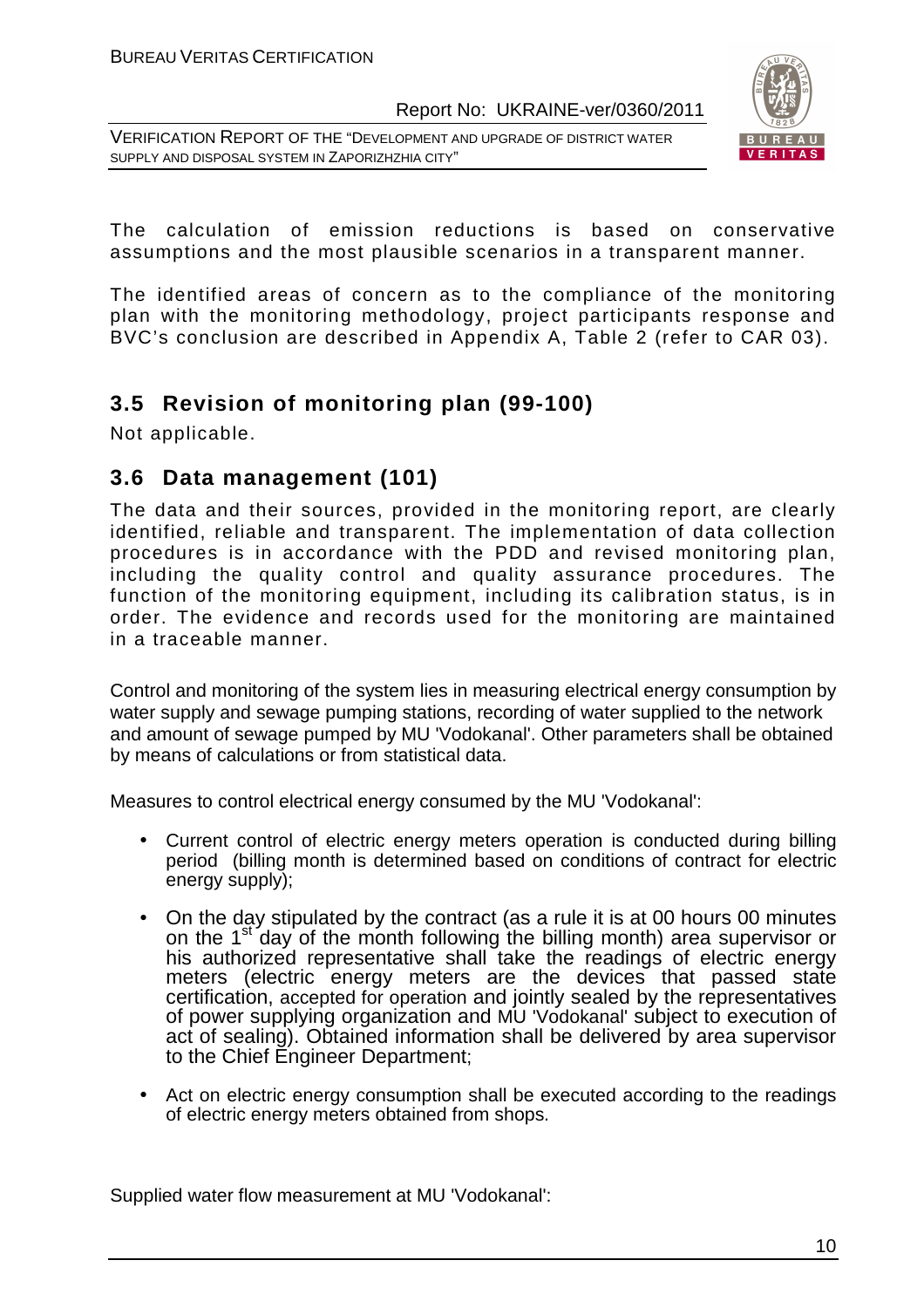VERIFICATION REPORT OF THE "DEVELOPMENT AND UPGRADE OF DISTRICT WATER SUPPLY AND DISPOSAL SYSTEM IN ZAPORIZHZHIA CITY"



- Water supplied by MU 'Vodokanal' water facilities shall be measured by means of water meters installed at pumping stations;
- Readings shall be taken every hour and documented in logs of established form PID-11;
- Data on amount of water supplied by pumping stations over a previous day shall be submitted to control department of each production unit on a daily basis at 00:00 o'clock;
- Individuals responsible for statistical reporting following forms No.1- water supply, No.1-sewage shall prepare statements based on dispatching records on produced water before 10th day of each month, and submit them to proper departments of MU 'Vodokanal' administration;
- Reports No.1- water supply, No.1-sewage shall be annually delivered to the Statistics Administration.

All necessary information for monitoring of GHGs emission reductions are stored in paper or/and electronic formats.

The only type of external data that is used in the monitoring of GHG emissions at MU 'Vodokanal' is Carbon dioxide Emission Factor for Ukrainian electrical supply network as per regulation from the Ukrainian legislation, in particular Order of the National Agency of Ecological Investments of Ukraine 'On approval of indexes for carbon dioxide specific emissions' dated 2008. No other external data for emissions monitoring under the project are used.

The identified areas of concern as to the data management, project participants response and BVC's conclusion are described in Appendix A, Table 2 (refer to CL 01, CAR 04, CAR 05, CAR 06, CL 02, CAR 07).

# **3.7 Verification regarding programmes of activities (102- 110)**

Not applicable.

# **4 VERIFICATION OPINION**

Bureau Veritas Certification has performed the 2<sup>nd</sup> periodic verification of the "Development and upgrade of district water supply and disposal system in Zaporizhzhia city" project of "Vodokanal" MU located in Zaporizhzhia region in the South-Eastern part of Ukraine and applying the JI specific approach. The verification was performed on the basis of UNFCCC criteria and host country criteria and also on the criteria given to provide for consistent project operations, monitoring and reporting.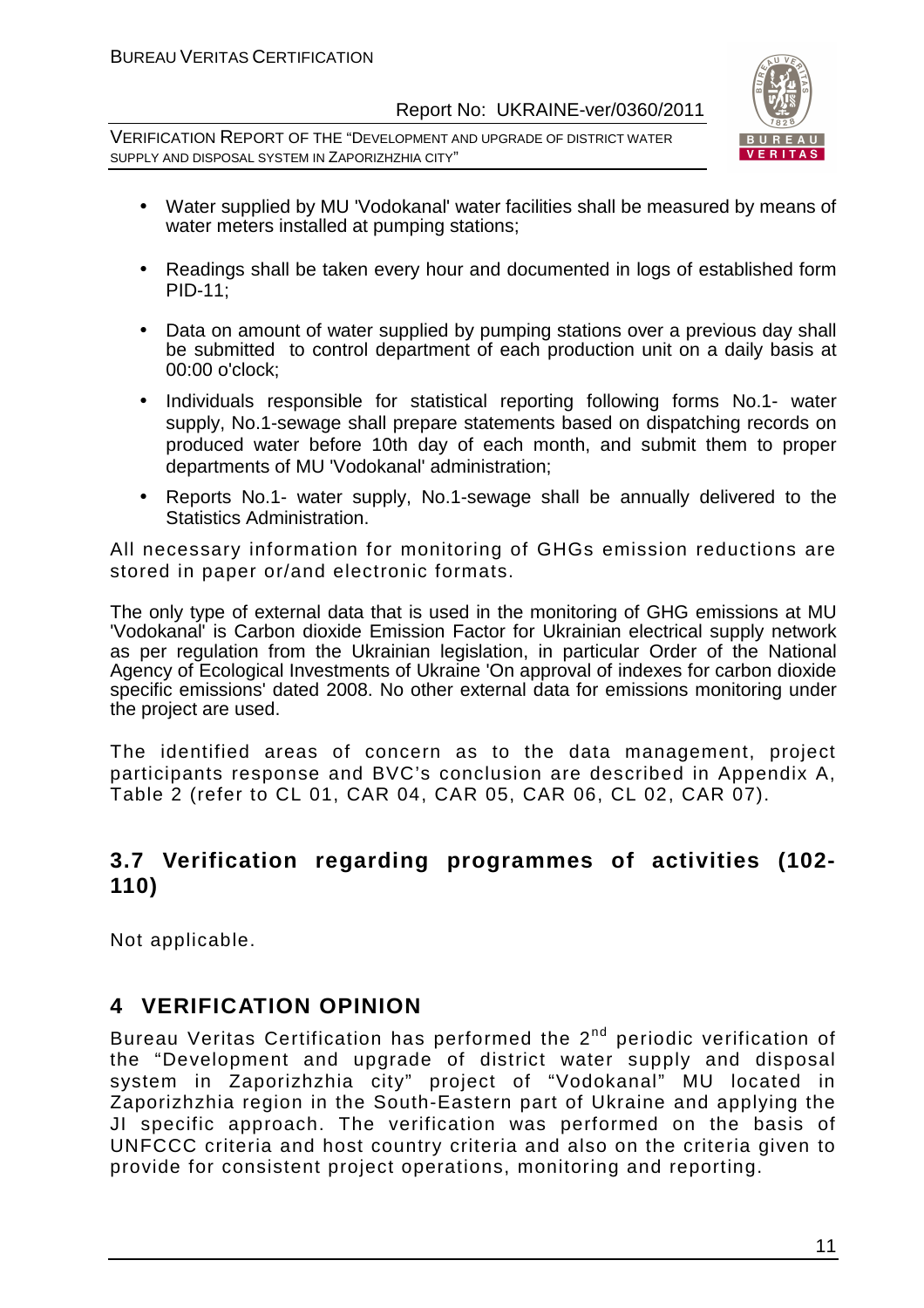VERIFICATION REPORT OF THE "DEVELOPMENT AND UPGRADE OF DISTRICT WATER SUPPLY AND DISPOSAL SYSTEM IN ZAPORIZHZHIA CITY"



The verification consisted of the following three phases: i) desk review of monitoring reports, project design and the baseline and monitoring plan; ii) follow-up interviews with project stakeholders; iii) resolution of outstanding issues and the issuance of the final verification report and opinion.

The management of OJSC "Oblteplocomunenergo" is responsible for the preparation of the GHG emissions data and the reported GHG emissions reductions of the project on the basis set out within the project Monitoring Report and Plan indicated in the final PDD version 02 dated 05/09/2011. The development and maintenance of records and reporting procedures are in accordance with that plan, including the calculation and determination of GHG emission reductions from the project, is the responsibility of the management of the project.

Bureau Veritas Certification verified the Project Monitoring Report, version 02 dated 23/09/2011, for the reporting period from 01/01/2008 to 31/12/2008 as indicated below. Bureau Veritas Certification confirms that the project is implemented as per determined changes. Installed equipment being essential for generating emission reduction runs reliably and is calibrated appropriately. The monitoring system is in place and the project is generating GHG emission reductions.

Bureau Veritas Certification can confirm that the GHG emission reduction is accurately calculated and is free of material errors, omissions, or misstatements. Our opinion relates to the project's GHG emissions and resulting GHG emissions reductions reported and related to the approved project baseline and monitoring, and its associated documents. Based on the information we have seen and evaluated, we confirm, with a reasonable level of assurance, the following statement:

| Reporting period: from 01/01/2008 to 31/12/2008 |         |                                |
|-------------------------------------------------|---------|--------------------------------|
| <b>Baseline emissions</b>                       | :156027 | t CO <sub>2</sub> equivalents; |
| Project emissions                               | :55214  | t CO <sub>2</sub> equivalents; |
| <b>Emission Reductions</b>                      | :100813 | t CO <sub>2</sub> equivalents. |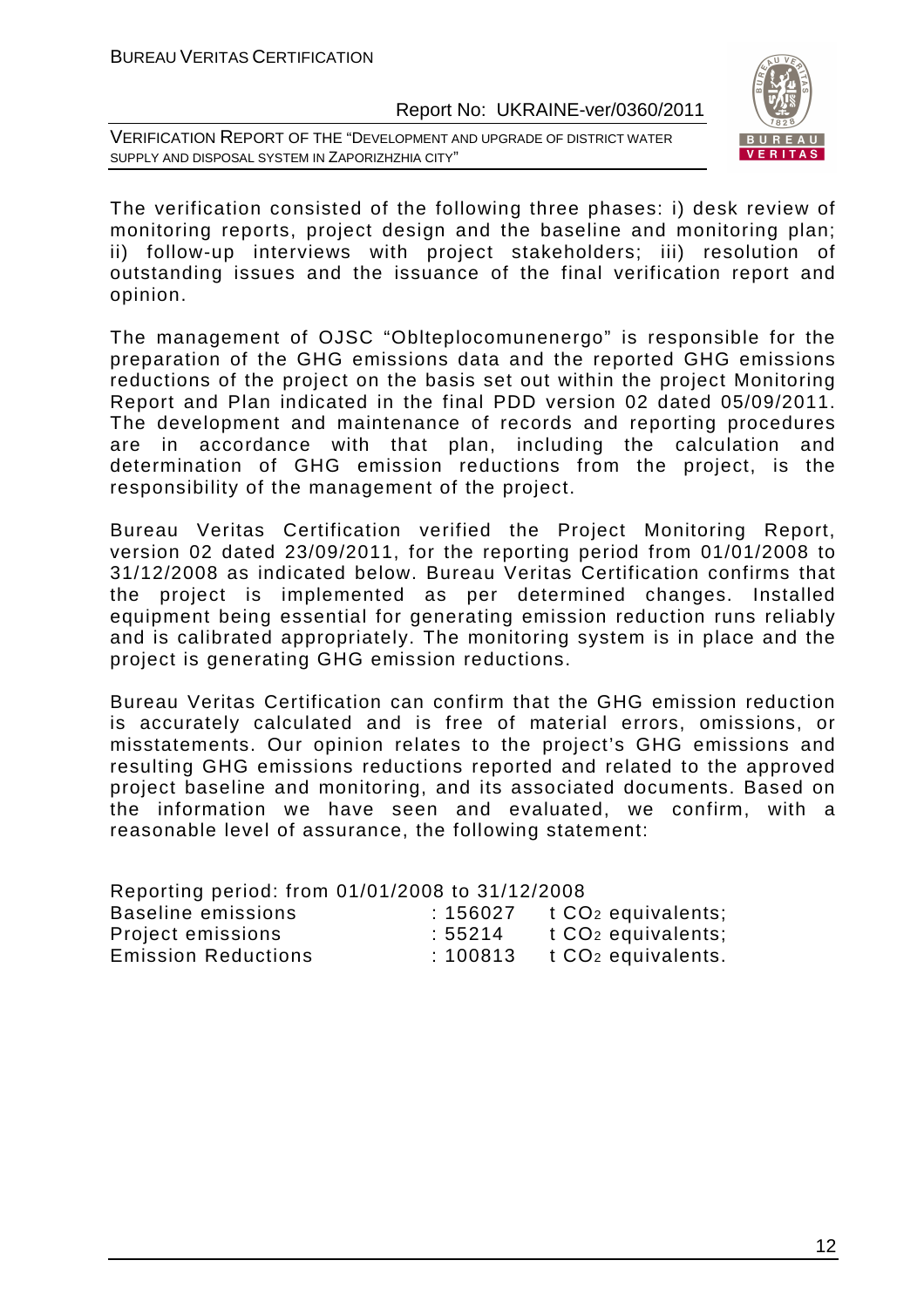VERIFICATION REPORT OF THE "DEVELOPMENT AND UPGRADE OF DISTRICT WATER SUPPLY AND DISPOSAL SYSTEM IN ZAPORIZHZHIA CITY"



# **5 REFERENCES**

### **Category 1 Documents:**

Documents provided by OJSC "Oblteplocomunenergo" that relate directly to the GHG components of the project.

PDD of the project "Development and upgrade of district water

- /1/ supply and disposal system in Zaporizhzhia city", version 02 dated 05/09/2011
- /2/ Determination Report No.UKRAINE/0329/2011 of 13/09/2011
- /3/ Monitoring Report #1 Development and upgrade of district water supply and disposal system in Zaporizhzhia city" version 01 dated 06/09/2011

Monitoring Report #1 Development and upgrade of district water

- /4/ supply and disposal system in Zaporizhzhia city" version 02 dated 23/09/2011
- /5/ Annex 1 to the Monitoring report 2005-2007
- /6/ Annex 2 to the Monitoring report 2005-2007

Letter of endorsement #2203/23/7 dated 17/08/2011 of

- /7/ "Development and upgrade of district water supply and disposal system in Zaporizhzhia city" JI project
- /8/ Letter of Approval No2722/23/7, issued on 23/09/2011, issued by the National Environmental Investment Agency of Ukraine

## **Category 2 Documents:**

Background documents related to the design and/or methodologies employed in the design or other reference documents.

- /1/ Water pipes layout of Public Utility Company "Vodokanal", Zaporizhzhia
- /2/ Collecting pipe layout of Public Utility Company "Vodokanal", Zaporizhzhia
- /3/ Contract № 49/08 dated 12.12.2008 «For annual monitoring of the composition and volume of pollutant emissions into the atmospheric air from the boilers DVS – 1.2 and CVS – 1.2».
- /4/ Report on atmospheric air protection for 2008, 23 Vuzlova Str.
- /5/ Report on atmospheric air protection for 2008, 156 Naberezhna Str.
- /6/ Report on atmospheric air protection for 2008, 223 Kulturna Str.
- /7/ Report on atmospheric air protection for 2008, Nyzhnia Khortytsia village, 21 Kooperatyvna Str.
- /8/ Report on atmospheric air protection for 2009, 23 Vuzlova Str.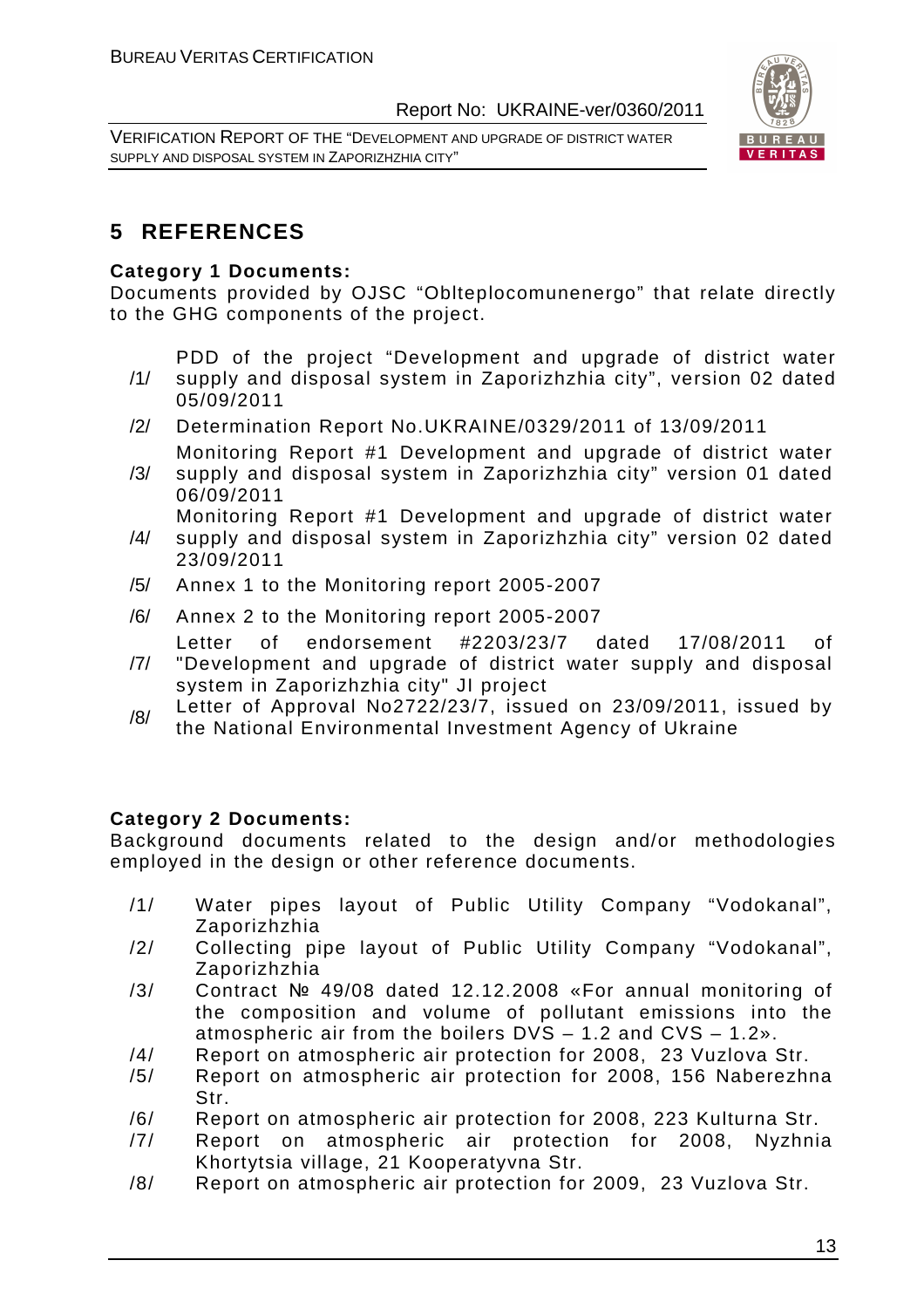

- /9/ Report on atmospheric air protection for 2009, 156 Naberezhna Str.
- /10/ Report on atmospheric air protection for 2009, 223 Kulturna Str.
- /11/ Report on atmospheric air protection for 2009, Nyzhnia Khortytsia village, 21 Kooperatyvna Str.
- /12/ Permission №2310136300-46 for pollutant emission into the atmospheric air by stationary sources
- /13/ Permission №2310136700-55 for pollutant emission into the atmospheric air by stationary sources
- /14/ Permission №2310136600-57 for pollutant emission into the atmospheric air by stationary sources
- /15/ License № 342873, Series АВ.
- /16/ Certificate of Attestation №23
- /17/ Certificate of Attestation №24
- /18/ Certificate of Attestation №44
- /19/ Certificate of Attestation №45
- /20/ Certificate of Attestation №37
- /21/ Certificate of Attestation №38
- /22/ Passport on electric power meter type Alfa A1140
- /23/ Passport on electric power meter type Alfa А1800
- /24/ Public Utility Company "Vodokanal" journal ARCHIVE «Completed facility acceptance certificate approved by the State Acceptance Commission».
- /25/ Statement dated 14/12/2007 of the State working commission on acceptance of the finished by the construction object
- /26/ Annex 1. The list of Statements of the State working commission on acceptance of the finished by the construction object that are the part of "Zaporizhzhia city DWSP-1 reconstruction"
- /27/ Annex 2. The list of Statements of the State working commission on acceptance of the equipment after complex and individual testing, that are the part of "Zaporizhzhia city DWSP-1 reconstruction"
- /28/ Annex 3. The list of the documentation on the object "Zaporizhzhia city DWSP-1 reconstruction"
- /29/ Annex 4. The list of the performed works on the object "Zaporizhzhia city DWSP-1 reconstruction"
- /30/ Annex 5. The list of the parts and sections of the PDD on the object "Zaporizhzhia city DWSP-1 reconstruction"
- /31/ The schedule of flow-meters check for 2009
- /32/ The schedule of flow-meters check for 2010
- /33/ The schedule of flow-meters calibration for 2009
- /34/ The schedule of flow-meters calibration for 2010
- /35/ The list of measuring equipment that are in operation and are to be calibrated in 2010
- /36/ The list of measuring equipment that are in operation and are to be calibrated in 2009
- /37/ Calibration certificate of ultrasound flow-meter type УЗРВ, serial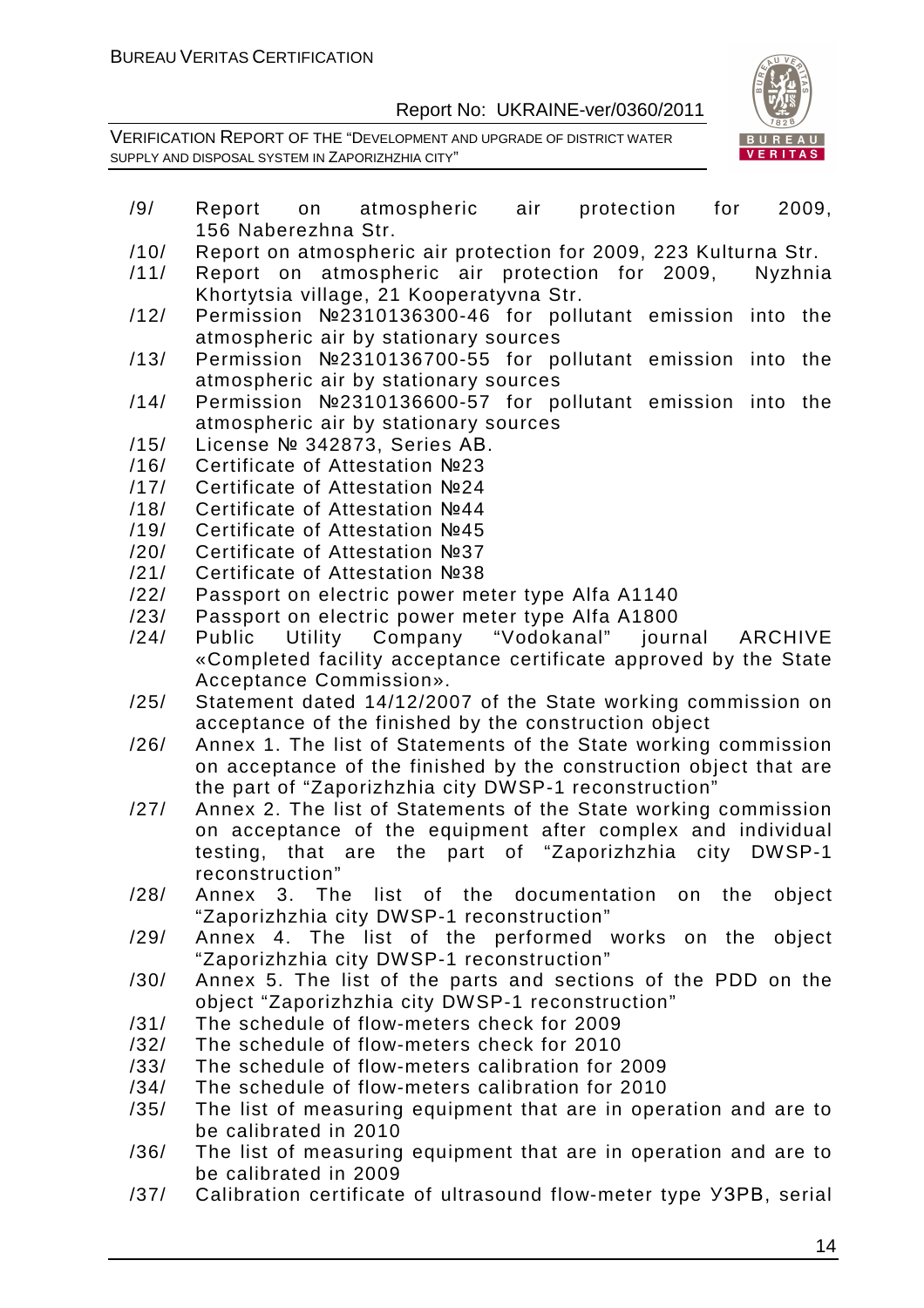

|      | #04285                                                                 |
|------|------------------------------------------------------------------------|
| /38/ | Calibration certificate of flow-meter type IPKA, serial #03350         |
| /39/ | Calibration certificate of flow-meter type IPKA, serial #03349         |
| /40/ | Calibration certificate of flow-meter type IPKA, serial #03351         |
| /41/ | Calibration certificate of flow-meter type IPKA, serial #03352         |
| /42/ | Photo - Ultrasound heat energy meter type Січ-Узв Виконання2,          |
|      | serial #UF053                                                          |
| /43/ | Photo - Ultrasound heat energy meter type Січ-Узв Виконання2,          |
|      | serial # UF118                                                         |
| /44/ | Photo - Ultrasound heat energy meter type Ciu-Y3B Виконання2,          |
|      | serial # UF120                                                         |
| /45/ | Photo - Ultrasound heat energy meter type Ciu-Y3B Виконання2,          |
|      | serial #100                                                            |
| /46/ | Photo - Ultrasound heat energy meter type Січ-Узв Виконання2,          |
|      | serial # UF119                                                         |
| /47/ | Photo - Ultrasound heat energy meter type Ciu-Y3B Виконання2,          |
|      | serial # UH121                                                         |
| /48/ | Calibration certificate<br>#1-5282-10<br>measuring<br>on<br>equipment, |
|      | serial #36356                                                          |
| /49/ | Calibration certificate<br>#1-5112-11<br>measuring<br>equipment,<br>on |
|      | serial #9108470                                                        |
| /50/ | #1-0319-11<br>Calibration certificate<br>on<br>measuring<br>equipment, |
|      | serial #46363                                                          |
| /51/ | #1-0156-11<br>Calibration certificate<br>on<br>measuring<br>equipment, |
|      | serial #0261                                                           |
| /52/ | Calibration certificate<br>#2-0675-10<br>equipment,<br>measuring<br>on |
|      | serial #10472                                                          |
| /53/ | Calibration certificate<br>#2-0674-10<br>on<br>measuring equipment,    |
|      | serial #46410                                                          |
| /54/ | Water pipe functioning report (separate water supply network)          |
|      | for 2010, 61 Artema Str.                                               |
| /55/ | Water pipe functioning report (separate water supply network)          |
|      | for 2009, 61 Artema Str.                                               |
| /56/ | Water pipe functioning report (separate water supply network)          |
|      | for 2008, 61 Artema Str.                                               |
| /57/ | Water pipe functioning report (separate water supply network)          |
|      | for 2007, 61 Artema Str.                                               |
| /58/ | Water pipe functioning report (separate water supply network)          |
|      | for 2006, 61 Artema Str.                                               |
| /59/ | Water pipe functioning report (separate water supply network)          |
|      | for 2005, 61 Artema Str.                                               |
| /60/ | Sewer system functioning report (separate water supply network)        |
|      | for 2010, 61 Artema Str.                                               |

- /61/ Sewer system functioning report (separate water supply network) for 2009, 61 Artema Str.
- /62/ Sewer system functioning report (separate water supply network) for 2008, 61 Artema Str.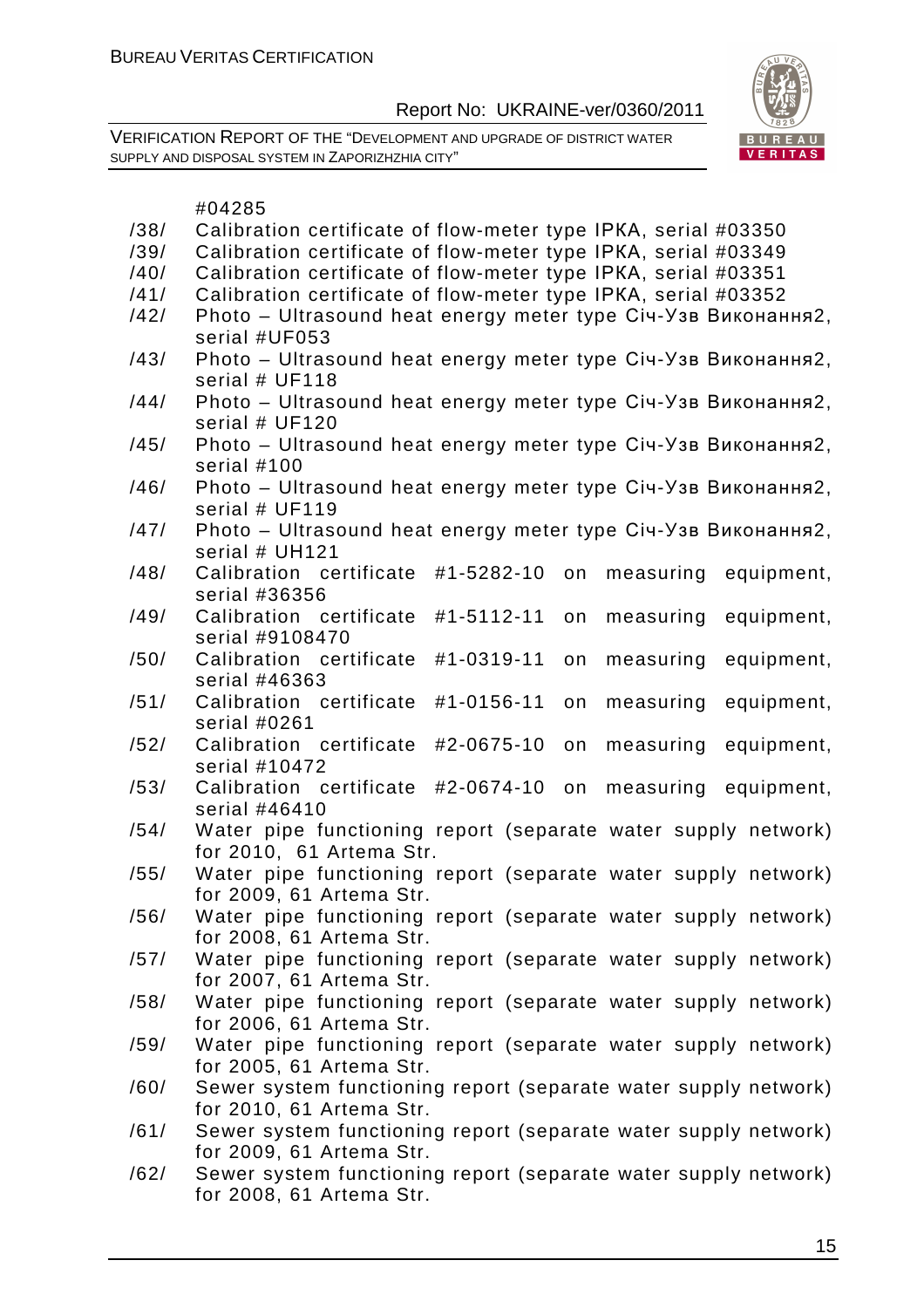

- /63/ Sewer system functioning report (separate water supply network) for 2007, 61 Artema Str.
- /64/ Sewer system functioning report (separate water supply network) for 2006, 61 Artema Str.
- /65/ Sewer system functioning report (separate water supply network) for 2005, 61 Artema Str.
- /66/ Public Utility Company "Vodokanal" journal ARCHIVE «State Acceptance Commission certificate».
- /67/ Statement dated 04/05/2005 of the State working commission on acceptance of the finished by the construction object
- /68/ Annex 1. The list of Statements of the State working commission on acceptance of the suction system after complex testing
- /69/ Annex 2. The list of Statements of the State working commission on acceptance of the suction system after individual testing
- /70/ Order #45 dated 02/03/2005 on State working commission assigning
- /71/ Statement dated 05/10/2004 of the State working commission on acceptance of the finished by the construction building, enterprise, rooms.
- /72/ Statement dated 05/10/2004 of the State working commission on acceptance of the equipment after complex testing
- /73/ Statement dated 05/10/2004 of the State working commission on acceptance of the equipment after individual testing
- /74/ Delivery contract №530/05 dated 24.10.2005
- /75/ Delivery contract №354/08 dated 04.06.2008
- /76/ Organizational structure of Public Utility Company "Vodokanal" administration
- /77/ Protocol #Р-528 of the State working commission
- /78/ Protocol #С-593-1 of the State working commission on labour safety knowledge testing
- /79/ Register of theoretical and practical learning of the group #Р-528
- /80/ Register of practical learning of the group #Р-528
- /81/ Public Utility Company "Vodokanal", the financial report with the report of independent auditors
- /82/ Permit for special water use dated 01.01.2004
- /83/ Permit for special water use dated 01.01.2007
- /84/ Permit for special water use dated 01.01.2008
- /85/ Permit for special water use dated 01.01.2009
- /86/ Permit for special water use dated 01.01.2010
- /87/ Decision №554 «On setting the rate of drinking water consumption in Zaporizhzhia».
- /88/ Register of "stationery sources of pollution and their specifications" form NºPOD - 1
- /89/ Information on water and drainage supply for 2008; 2009; 2010
- /90/ Statement dated 02/02/2010 on supplied water
- /91/ Statement dated 02/03/2010 on supplied water
- /92/ Statement dated 02/04/2010 on supplied water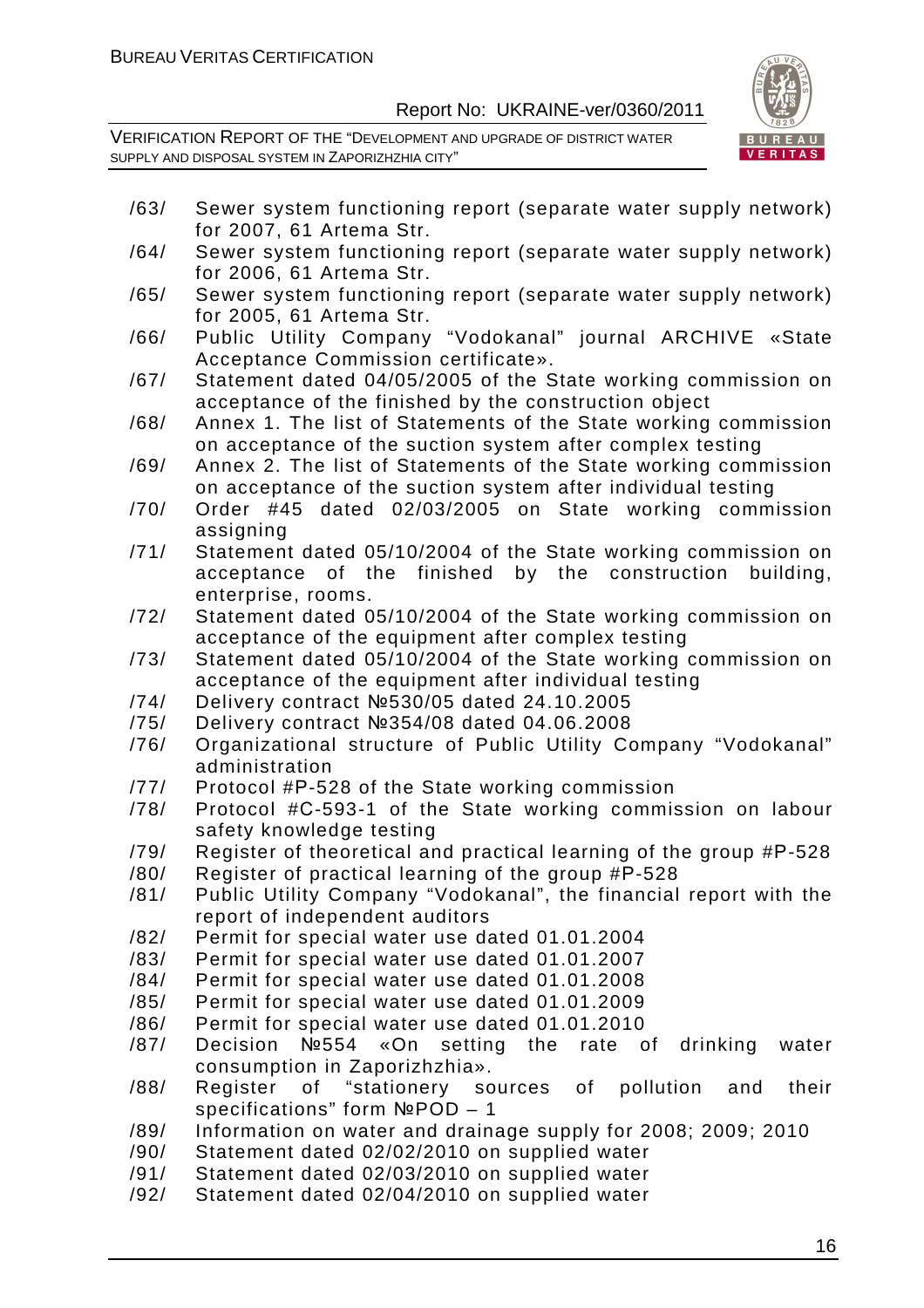VERIFICATION REPORT OF THE "DEVELOPMENT AND UPGRADE OF DISTRICT WATER SUPPLY AND DISPOSAL SYSTEM IN ZAPORIZHZHIA CITY"



/93/ Statement dated 05/05/2010 on supplied water /94/ Statement dated 02/06/2010 on supplied water /95/ Statement dated 02/07/2010 on supplied water /96/ Statement dated 03/09/2010 on supplied water /97/ Statement dated 04/10/2010 on supplied water /98/ Statement dated 02/11/2010 on supplied water /99/ Statement dated 02/12/2010 on supplied water /100/ Statement dated 04/01/2011 on supplied water /101/ List of electricity meters, their type and serial number /102/ Certificate on Alfa A1800 three-phase electricity meter type А1805RAL-4P4G-DW-4, serial #01172364 /103/ Certificate on Alfa A1800 three-phase electricity meter type А1805RAL-4P4G-DW-4, serial #01172392 /104/ Certificate on Alfa A1800 three-phase electricity meter type А1805RAL-4P4G-DW-4, serial #01173769 /105/ Certificate on Alfa A1800 three-phase electricity meter type А1805RAL-4P4G-DW-4, serial #01186844 /106/ Certificate on Alfa A1800 three-phase electricity meter type А1805RAL-4P4G-DW-4, serial #01186872 /107/ Programming (parameters indication) statement on electric power meter type SL 7000 /108/ Programming (parameters indication) statement on electric power meter type SL 7000, serial #30018746 /109/ Attestation certificate dated 10/08/2010 on working place for oxygen monometers calibration #П-02-04-01 /110/ Attestation certificate dated 10/08/2010 on working place for 0- 60кгс/см2 technical monometers calibration #П-02-04-02 /111/ Attestation certificate dated 10/08/2010 on working place for КСМ calibration #П-02-06-02 /112/ Attestation certificate dated 04/03/2009 on working place for water monometers calibration #2-03-09 /113/ 61125-ТСЧ-у.2.234.000 ФО form on heat power and water meter type Січ-Узв /114/ Passport 636128.010 ПС on flow-meter – ultrasound meter type УВР – 011 /115/ Calibration protocol on ultrasound water meter type Січ-Узв, serial #UF132 /116/ Calibration protocol on ultrasound water meter type Січ-Узв, serial # UF131 /117/ Calibration protocol on ultrasound water meter type Січ-Узв, serial # UF130 /118/ Implemented equipment at КНС-1 /119/ Photo - flow-meter – ultrasound meter type УВР – 011. КНС-1 /120/ Photo - Пуск – 1 №7940 КНС-1 /121/ Photo - Пуск – 1 №7941 КНС-1 /122/ Photo – electric power meter, inventory #46115, КНС-1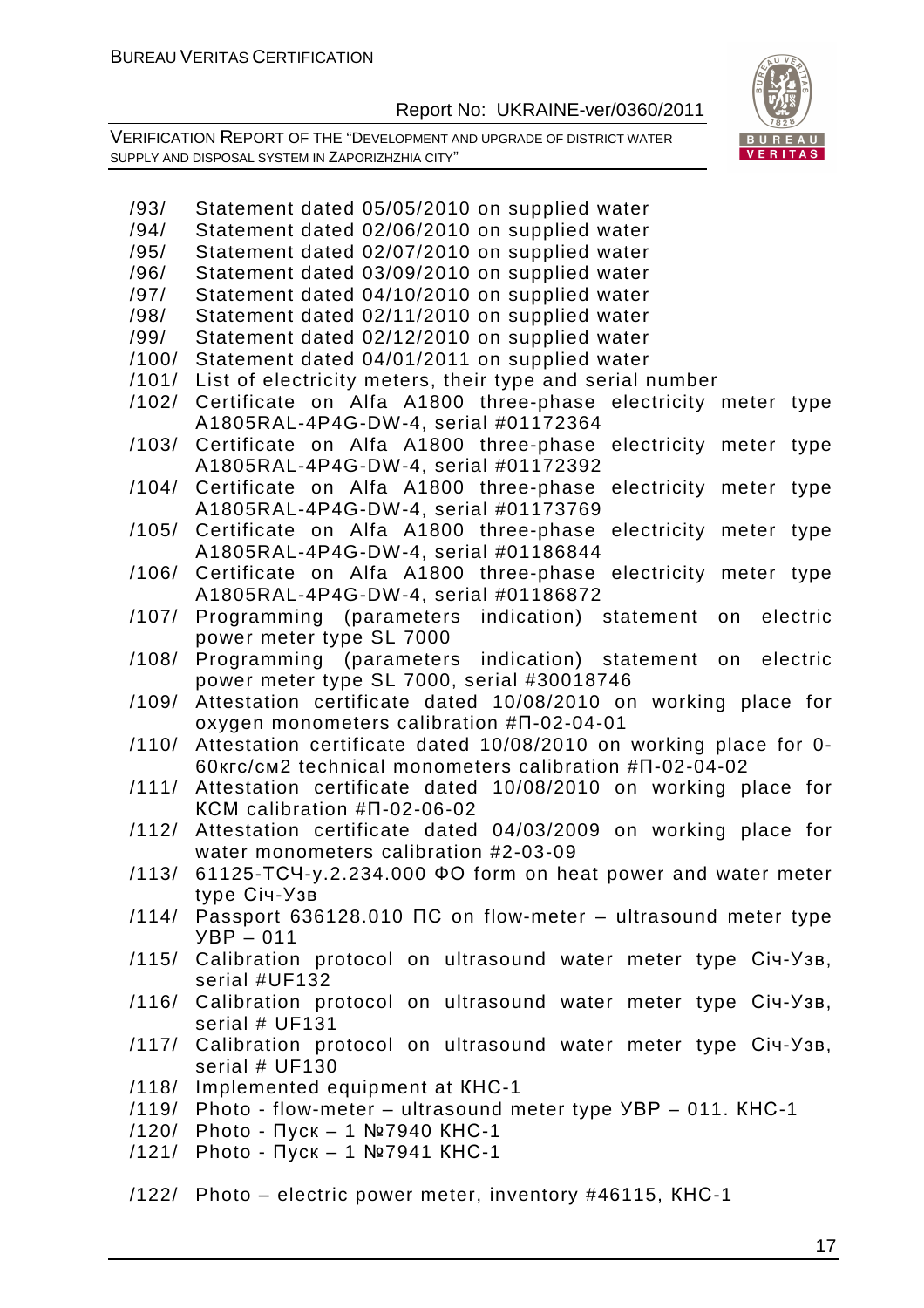VERIFICATION REPORT OF THE "DEVELOPMENT AND UPGRADE OF DISTRICT WATER SUPPLY AND DISPOSAL SYSTEM IN ZAPORIZHZHIA CITY"



- /123/ Photo electric power meter, inventory #46116, КНС-1
- /124/ Logbook on suction systems operation, КНС-1
- /125/ Logbook on flow-meter and electric power meter parameters registration, КНС-1
- /126/ License #529015, Series AB
- /127/ Annex to the License #529015, Series AB
- /128/ Working educational programmes for professional and technical training for working profession. Profession code - 8163.2
- /129/ Working educational programmes for professional and technical training for working profession. Profession code - 7233.2
- /130/ Order #693/ахо dated 06/09/2011
- /131/ Control panel НС П.Кічкас
- /132/ Logbook on parameters registration for Block #1 and Block #2 of DWSP-1
- /133/ Technological logbook DWSP-1
- /134/ Photo DWSP-1 control panel
- /135/ Photo DWSP-1 control panel, Block #1
- /136/ Photo DWSP-1 control panel, Block #2
- /137/ Photo DWSP-1 control board
- /138/ "Vodokanal" MU water supply system control parameters. Central control board.

#### **Persons interviewed:**

List of persons interviewed during the verification or persons that contributed with other information that are not included in the documents listed above.

- /1/ V. Bychykhin director general of "Vodokanal" MU
- /2/ S. Bondarenko deputy chief of safety service of "Vodokanal" MU
- /3/ A. Loik technical director, first deputy director of "Vodokanal" MU
- /4/ M. Kliuiev chief engineer of "Vodokanal" MU
- /5/ Zh. Samoilenko engineer of the chief engineer department "Vodokanal" MU
- /6/ V. Tkachuk deputy director of the technical department "Vodokanal" MU
- /7/ Iu. Bryn chief of the planning economical department "Vodokanal" MU
- /8/ P. Repitun chief of the investment projects realization group of "Vodokanal" MU
- /9/ Iu. Perevoznyi chief of the human resources department of "Vodokanal" MU
- /10/ V. Hulbasov chief of the central automatics and measuring laboratory of "Vodokanal" MU
- /11/ O. Boiko chief of the technological processes automatization and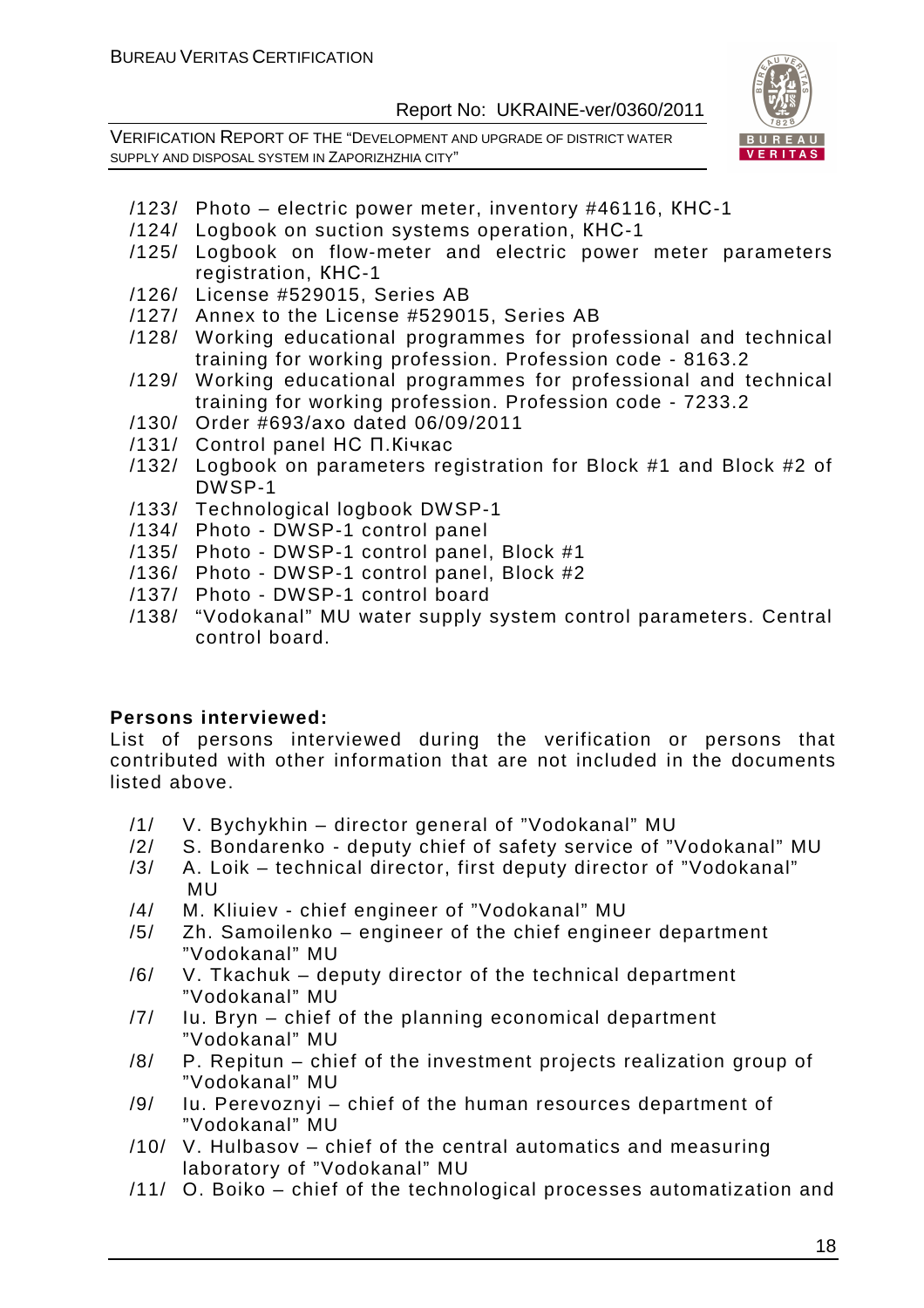VERIFICATION REPORT OF THE "DEVELOPMENT AND UPGRADE OF DISTRICT WATER SUPPLY AND DISPOSAL SYSTEM IN ZAPORIZHZHIA CITY"



communication department of "Vodokanal" MU

- /12/ L. Baskina chief engineer on personnel training of "Vodokanal" MU
- /13/ O. Hrivtsov chief of the production department "Vodokanal" MU
- /14/ K. Bohdan head of the "Vodokanal" MU KNS shops
- /15/ O. Bibik chief engine-driver of the shift KNS #1 at "Vodokanal" MU
- /16/ O. Podalan head of the shop #4 at "Vodokanal" MU
- /17/ L. Zhovnyrenko "Vodokanal" MU suction stations craftsman
- /18/ O. Krutyi head of the "Vodokanal" MU DWSP #1 suction station
- /19/ L. Deikun "Vodokanal" MU DWSP #1 suction unit engine driver
- /20/ I. Bochka head of the "Vodokanal" MU DWSP #1 АСКТП district
- /21/ O. Bardina chief of the business activity legal support department of OJSC "Oblteplocomunenergo"
- /22/ Ia. Bechko economist of the business activity legal support department of OJSC "Oblteplocomunenergo"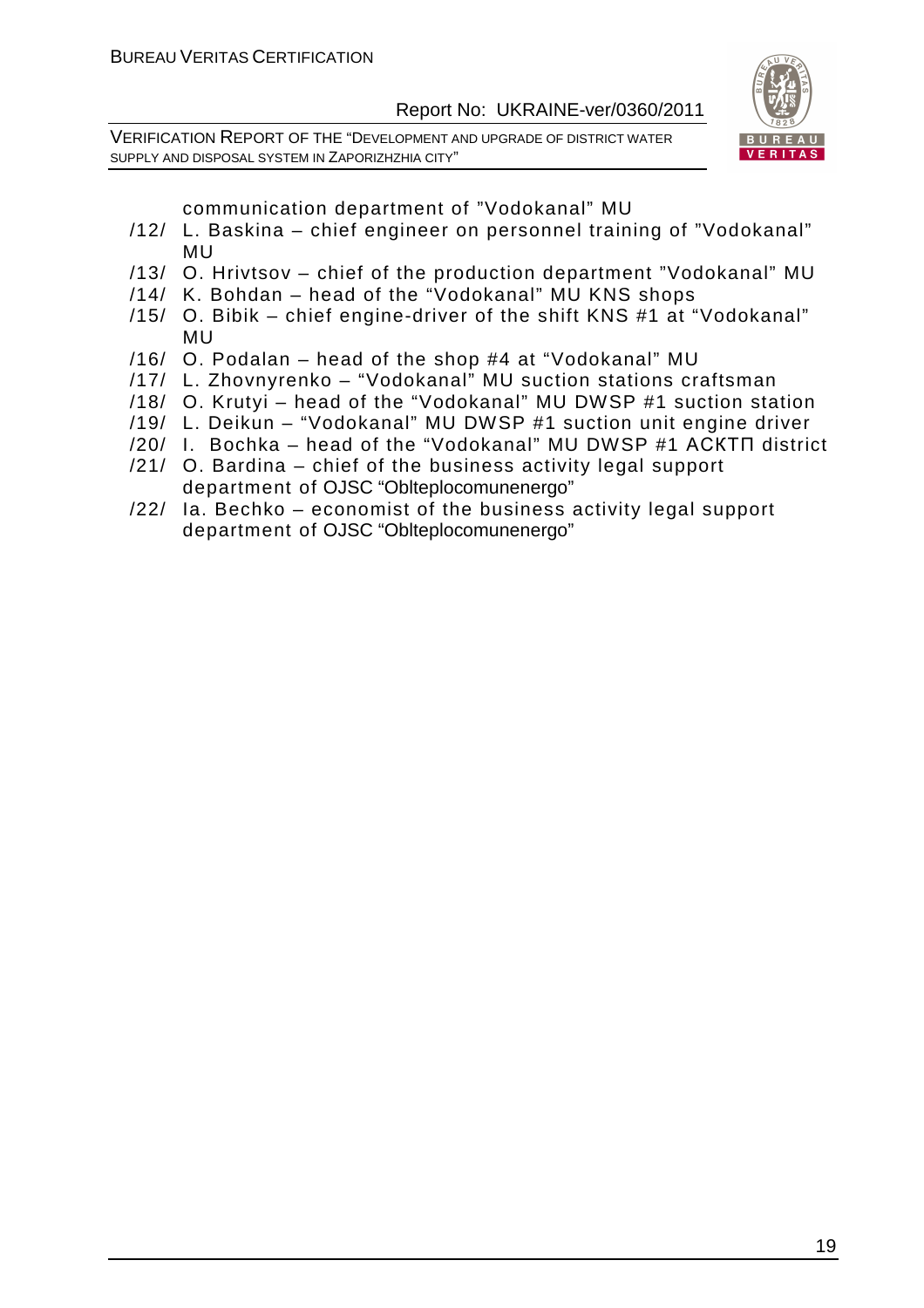



# APPENDIX A: VERIFICATION PROTOCOL

#### **BUREAU VERITAS CERTIFICATION HOLDING SAS**

**VERIFICATION PROTOCOL** 

|                            | Table 1. Check list for verification, according to the JOINT IMPLEMENTATION DETERMINATION AND VERIFICATION |  |  |  |  |  |  |
|----------------------------|------------------------------------------------------------------------------------------------------------|--|--|--|--|--|--|
| <b>MANUAL (Version 01)</b> |                                                                                                            |  |  |  |  |  |  |

| <b>DVM</b>                    | <b>Check Item</b>                                                                                                                                                                                                                                                                      | Initial finding                                                                                                                                                                                                                                                    | <b>Draft</b>      | <b>Final</b>      |
|-------------------------------|----------------------------------------------------------------------------------------------------------------------------------------------------------------------------------------------------------------------------------------------------------------------------------------|--------------------------------------------------------------------------------------------------------------------------------------------------------------------------------------------------------------------------------------------------------------------|-------------------|-------------------|
| Paragraph                     |                                                                                                                                                                                                                                                                                        |                                                                                                                                                                                                                                                                    | <b>Conclusion</b> | <b>Conclusion</b> |
|                               | <b>Project approvals by Parties involved</b>                                                                                                                                                                                                                                           |                                                                                                                                                                                                                                                                    |                   |                   |
| 90                            | Has the DFPs of at least one Party<br>involved, other than the host Party,<br>issued a written project approval when<br>submitting the first verification report to  <br>secretariat for publication in<br>the<br>accordance with paragraph 38 of the JI<br>quidelines, at the latest? | The letters of approval by Estonia have not been<br>issued.<br><b>CAR01.</b><br>The project approvals from Parties involved are absent.                                                                                                                            | <b>CAR01</b>      | Pending           |
| 91                            | Are all the written project approvals by<br>Parties involved unconditional?                                                                                                                                                                                                            | See section 90 and CAR01                                                                                                                                                                                                                                           | See CAR01         | Pending           |
| <b>Project implementation</b> |                                                                                                                                                                                                                                                                                        |                                                                                                                                                                                                                                                                    |                   |                   |
| 92                            | Has the project been implemented in<br>accordance with the PDD regarding<br>which the determination has been<br>deemed final and is so listed on the<br>UNFCCC JI website?                                                                                                             | The project<br>envisages upgrading of<br>pumping<br>equipment - 14 pc., installation of about 90 new<br>pumping units, replacement of water supply and<br>disposal lines - 11 km, installation of a new<br>measurement instruments cluster – 114 pc., installation | <b>CAR02</b>      | <b>OK</b>         |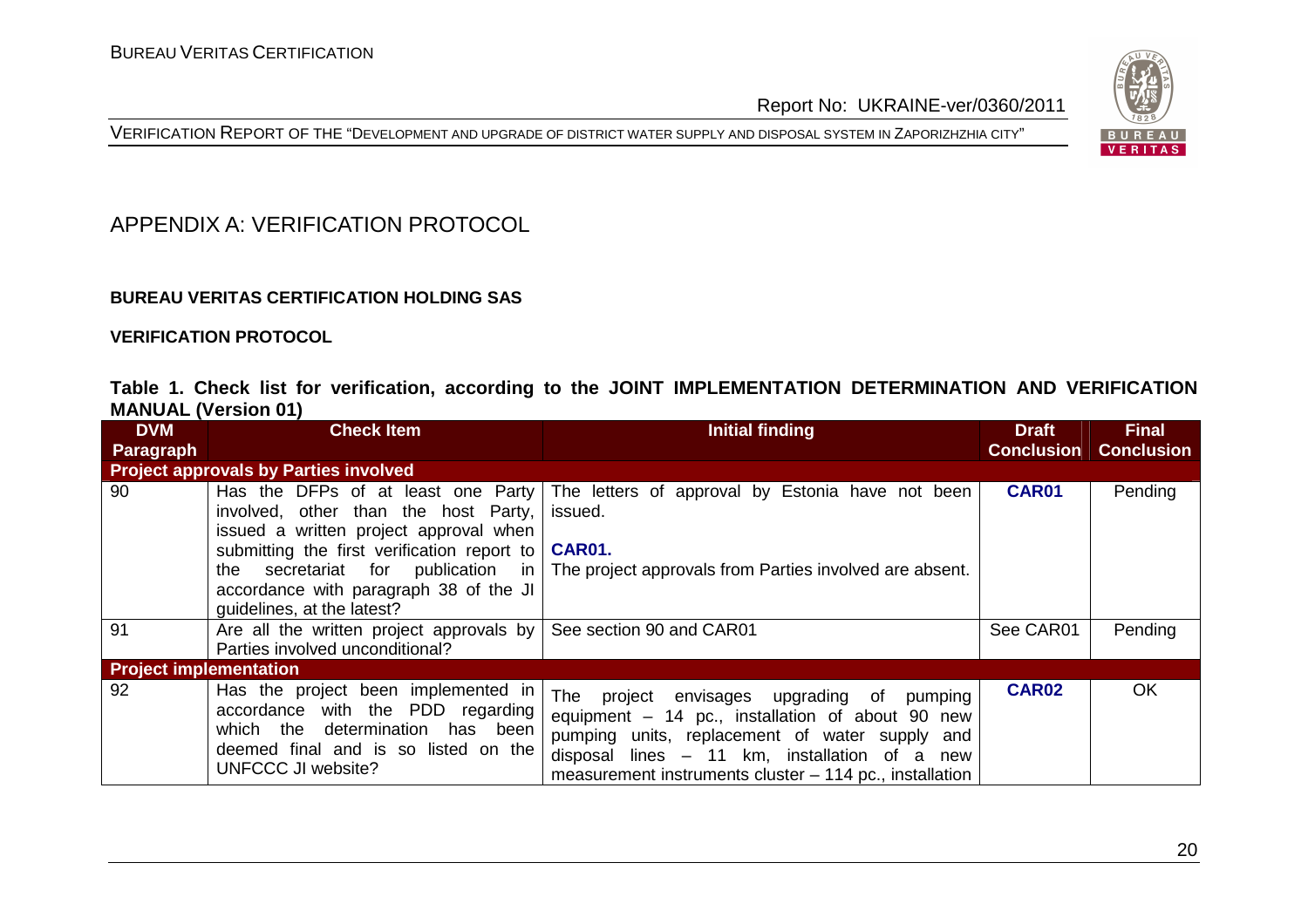

| <b>DVM</b> | <b>Check Item</b>                                                                                                                                                                                  | <b>Initial finding</b>                                                                                                                                                                                                                                                                                                                                             | <b>Draft</b>      | <b>Final</b>      |
|------------|----------------------------------------------------------------------------------------------------------------------------------------------------------------------------------------------------|--------------------------------------------------------------------------------------------------------------------------------------------------------------------------------------------------------------------------------------------------------------------------------------------------------------------------------------------------------------------|-------------------|-------------------|
| Paragraph  |                                                                                                                                                                                                    |                                                                                                                                                                                                                                                                                                                                                                    | <b>Conclusion</b> | <b>Conclusion</b> |
|            |                                                                                                                                                                                                    | of frequency controllers - 18 pc., other energy-saving<br>activities.                                                                                                                                                                                                                                                                                              |                   |                   |
|            |                                                                                                                                                                                                    | The modernization activities at "Vodokanal" MU has<br>been implemented in accordance with the PDD<br>regarding which the determination has been deemed<br>final.                                                                                                                                                                                                   |                   |                   |
|            |                                                                                                                                                                                                    | <b>CAR02.</b><br>Please add the line with total emissions in the table 1<br>"GHG emissions reduction during the monitoring<br>period", make the necessary corrections.                                                                                                                                                                                             |                   |                   |
| 93         | What is the status of operation of the<br>project during the monitoring period?                                                                                                                    | Pumping equipment upgrade, replacement of water<br>supply and water disposal networks, installation of new<br>meters group, installation of new meters group, and<br>introduction of frequency regulators and optimization of<br>water pumping processes were implemented according<br>to the table 2 "Project progress status" provided in the<br>PDD version 02. | <b>OK</b>         | OK                |
|            | <b>Compliance with monitoring plan</b>                                                                                                                                                             |                                                                                                                                                                                                                                                                                                                                                                    |                   |                   |
| 94         | Did the monitoring occur in accordance<br>with the monitoring plan included in the<br>PDD regarding which the determination<br>has been deemed final and is so listed on<br>the UNFCCC JI website? | The monitoring occurred in accordance with the<br>monitoring plan included in the PDD regarding which<br>the determination has been deemed final and is so<br>listed on the UNFCCC JI website.                                                                                                                                                                     | <b>OK</b>         | OK                |
| 95(a)      | For calculating the emission reductions or<br>enhancements of net removals, were key                                                                                                               | Key factors, influencing the baseline emissions and the<br>activity level of the project and the emissions as well as                                                                                                                                                                                                                                              | <b>OK</b>         | <b>OK</b>         |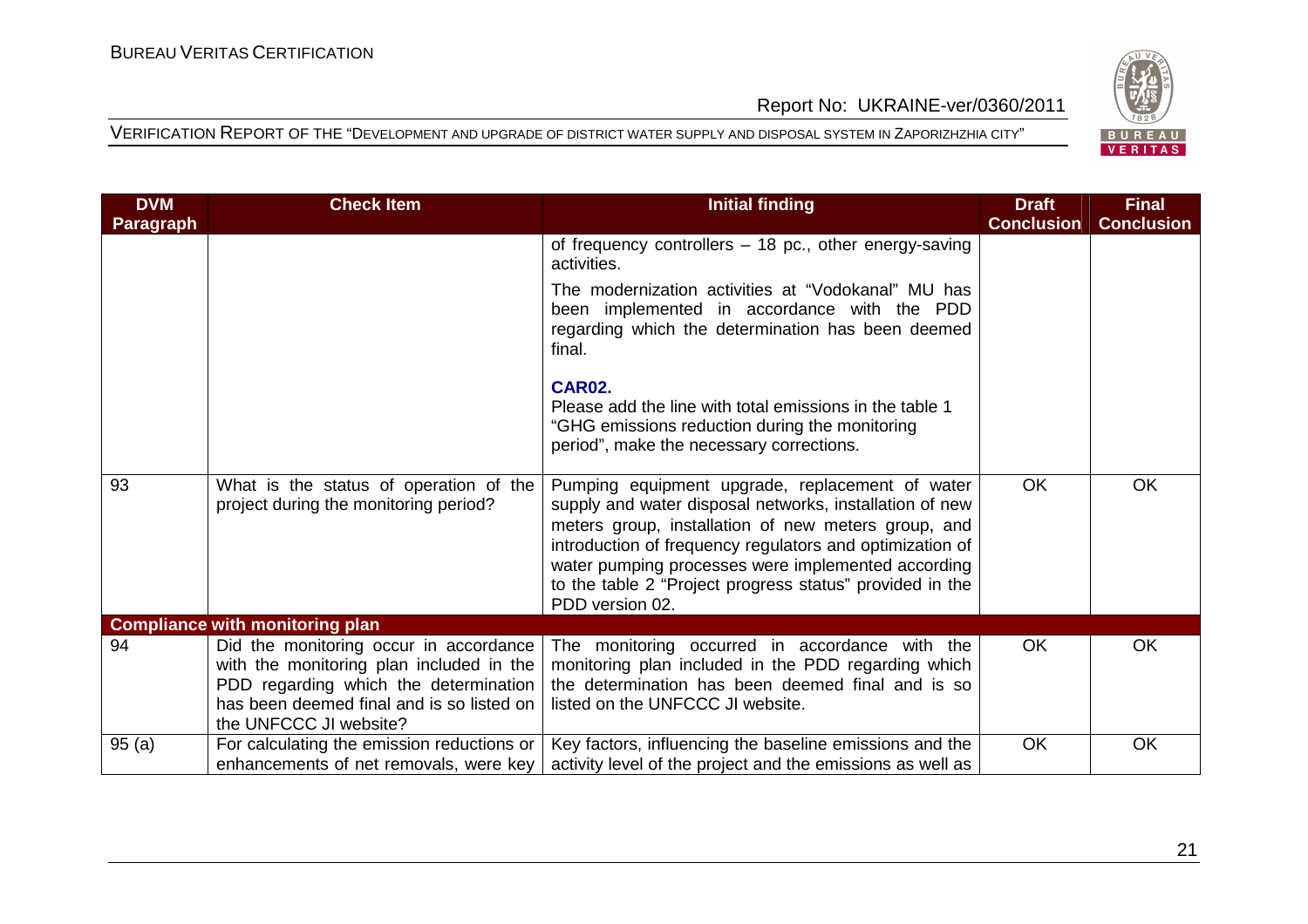

| <b>DVM</b> | <b>Check Item</b>                                                                                                                                                                                                                                                                                  | <b>Initial finding</b>                                                                                                                                                                                                                                                                                         | <b>Draft</b>      | <b>Final</b>      |
|------------|----------------------------------------------------------------------------------------------------------------------------------------------------------------------------------------------------------------------------------------------------------------------------------------------------|----------------------------------------------------------------------------------------------------------------------------------------------------------------------------------------------------------------------------------------------------------------------------------------------------------------|-------------------|-------------------|
| Paragraph  |                                                                                                                                                                                                                                                                                                    |                                                                                                                                                                                                                                                                                                                | <b>Conclusion</b> | <b>Conclusion</b> |
|            | factors, e.g. those listed in 23 (b) (i)-(vii)<br>above, influencing the baseline emissions<br>or net removals and the activity level of<br>the project and the emissions or removals<br>as well as risks associated with the<br>taken<br>project<br>into<br>account,<br><b>as</b><br>appropriate? | risks associated with the project were taken into<br>account for calculating the emission reductions.                                                                                                                                                                                                          |                   |                   |
| 95(b)      | Are data sources used for calculating<br>emission reductions or enhancements of<br>net removals clearly identified, reliable<br>and transparent?                                                                                                                                                   | All the data sources used for calculating emission<br>reductions are clearly<br>identified,<br>reliable<br>and<br>transparent.                                                                                                                                                                                 | <b>OK</b>         | OK                |
| 95(c)      | Are emission factors, including default<br>emission factors, if used for calculating<br>the emission reductions or enhancements<br>of net removals, selected by carefully<br>balancing accuracy and reasonableness,<br>and appropriately justified of the choice?                                  | Emission factors, including default emission factors<br>used for calculating the emission reductions are<br>selected by carefully balancing<br>accuracy<br>and<br>reasonableness, and appropriately justified of the<br>choice.                                                                                | <b>OK</b>         | OK                |
| 95(d)      | Is the calculation of emission reductions<br>or enhancements of net removals based<br>on conservative assumptions and the<br>most plausible scenarios in a transparent<br>manner?                                                                                                                  | The performed calculation of emission reductions is<br>based on conservative assumptions and the most<br>plausible scenarios in a transparent manner.<br><b>CAR03</b>                                                                                                                                          | <b>CAR 03</b>     | <b>OK</b>         |
|            |                                                                                                                                                                                                                                                                                                    | MR provides references on Annexes 1 and 2. However<br>only Annex 1 is presented in the document, also there<br>is a reference to the Annex 4. Please indicate in MR<br>that the Annex 2 is a separate document presented as<br>supplementary in electronic form and also explain what<br>Annex 4 is $(p. 6)$ . |                   |                   |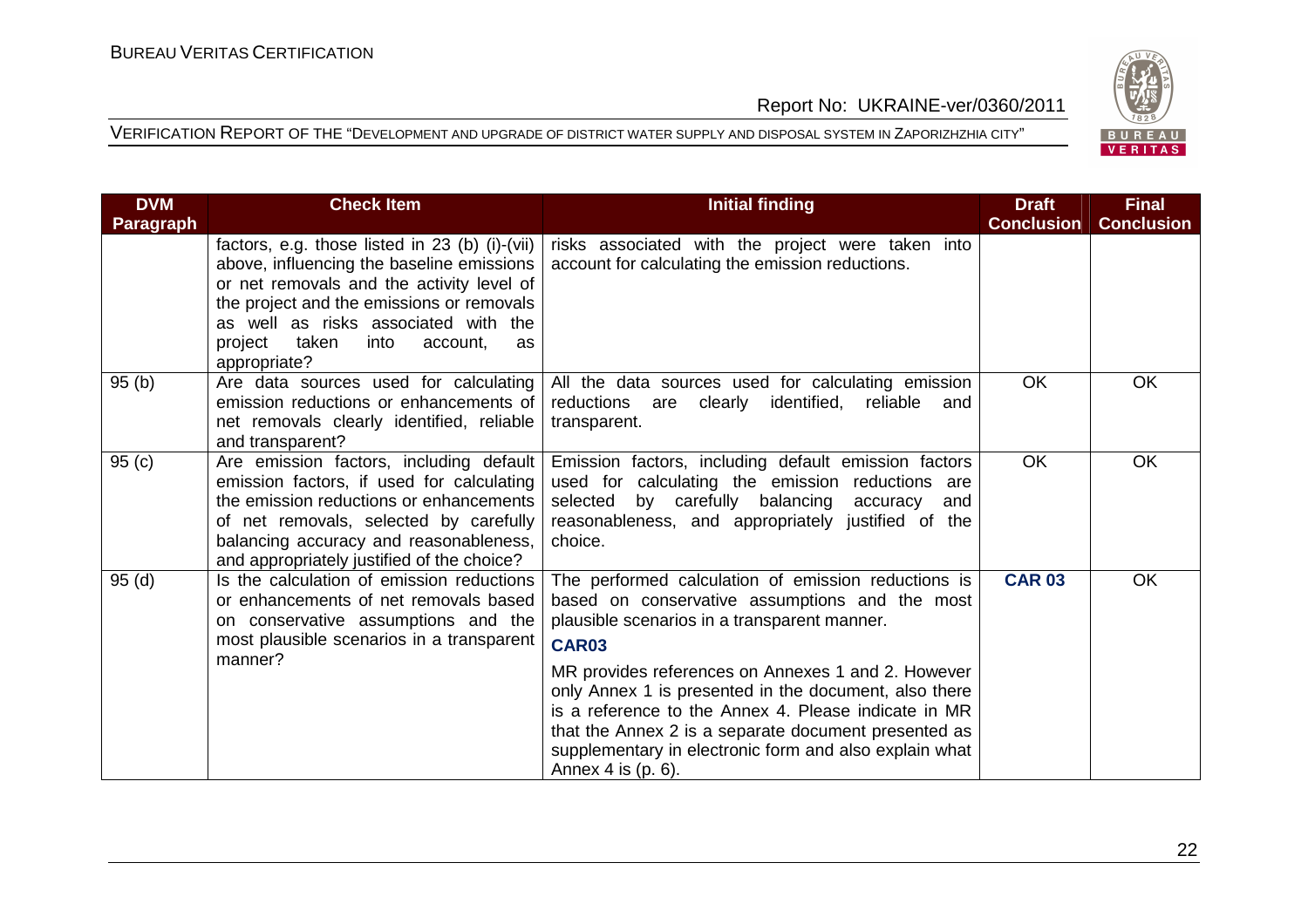

| <b>DVM</b> | <b>Check Item</b>                                                                                                                                                                                                                                                                                                                          | <b>Initial finding</b> | <b>Draft</b>      | <b>Final</b>      |
|------------|--------------------------------------------------------------------------------------------------------------------------------------------------------------------------------------------------------------------------------------------------------------------------------------------------------------------------------------------|------------------------|-------------------|-------------------|
| Paragraph  |                                                                                                                                                                                                                                                                                                                                            |                        | <b>Conclusion</b> | <b>Conclusion</b> |
|            | Applicable to JI SSC projects only                                                                                                                                                                                                                                                                                                         |                        |                   |                   |
| 96         | Is the relevant threshold to be classified<br>as JI SSC project not exceeded during<br>the monitoring period on an annual<br>average basis?                                                                                                                                                                                                | N/a                    | N/a               | N/a               |
|            | If the threshold is exceeded, is the<br>reduction level<br>maximum emission<br>estimated in the PDD for the JI SSC<br>project or the bundle for the monitoring<br>period determined?                                                                                                                                                       |                        |                   |                   |
|            | Applicable to bundled JI SSC projects only                                                                                                                                                                                                                                                                                                 |                        |                   |                   |
| 97(a)      | Has the composition of the bundle not<br>changed from that is stated in F-JI-<br><b>SSCBUNDLE?</b>                                                                                                                                                                                                                                         | N/a                    | N/a               | N/a               |
| 97(b)      | If the determination was conducted on the<br>basis of an overall monitoring plan, have<br>the project participants submitted a<br>common monitoring report?                                                                                                                                                                                | N/a                    | N/a               | N/a               |
| 98         | If the monitoring is based on a monitoring<br>plan that provides for overlapping<br>monitoring periods, are the monitoring<br>periods per component of the project<br>clearly specified in the monitoring report?<br>Do the monitoring periods not overlap<br>with those for which verifications were<br>already deemed final in the past? | N/a                    | N/a               | N/a               |
|            | <b>Revision of monitoring plan</b>                                                                                                                                                                                                                                                                                                         |                        |                   |                   |
|            | Applicable only if monitoring plan is revised by project participant                                                                                                                                                                                                                                                                       |                        |                   |                   |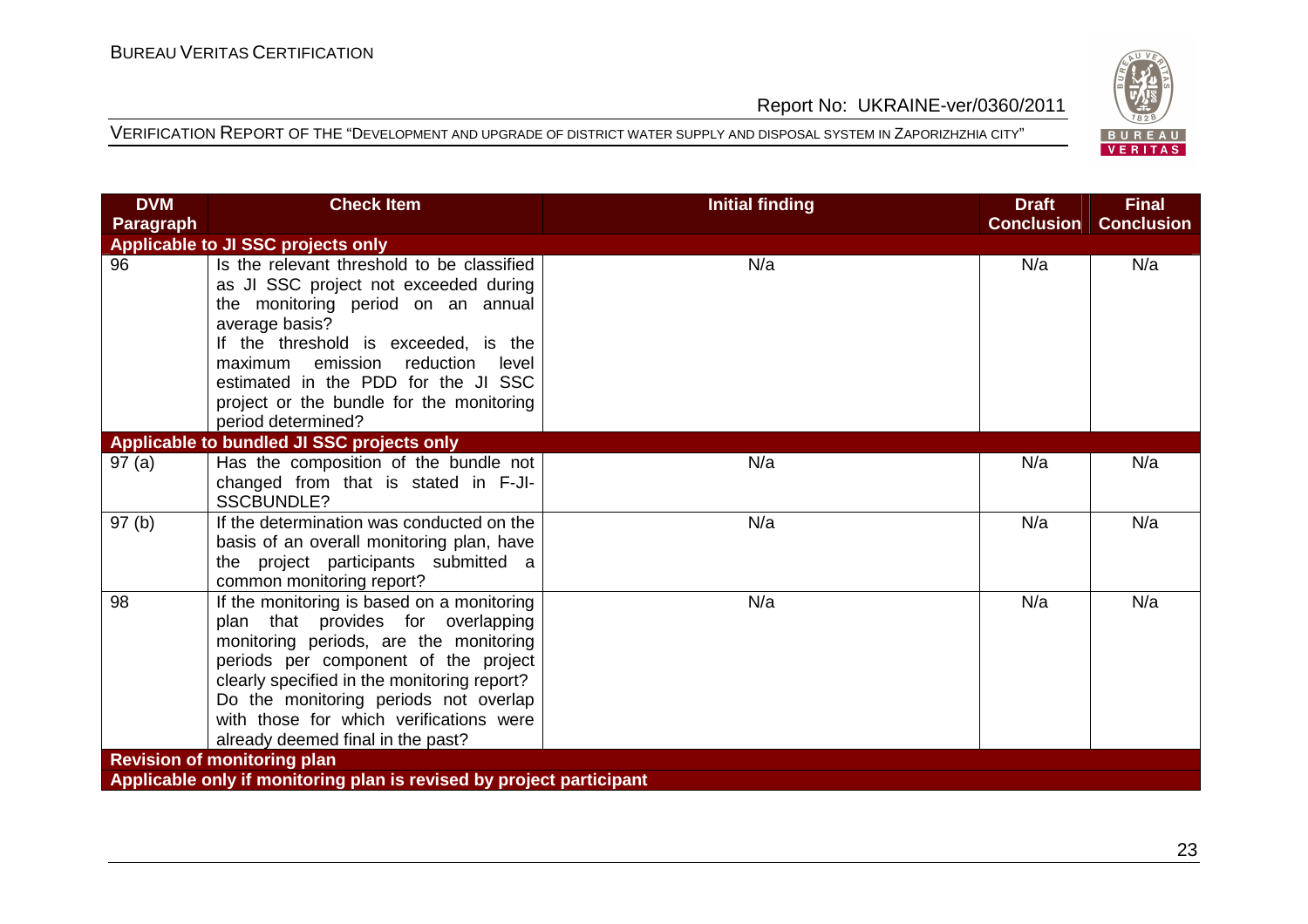

| <b>DVM</b>      | <b>Check Item</b>                                                                                                                                                                                                                                                                | <b>Initial finding</b>                                                                                                                                                                                                                                                                                                                                                                                     | <b>Draft</b>                                    | <b>Final</b>          |
|-----------------|----------------------------------------------------------------------------------------------------------------------------------------------------------------------------------------------------------------------------------------------------------------------------------|------------------------------------------------------------------------------------------------------------------------------------------------------------------------------------------------------------------------------------------------------------------------------------------------------------------------------------------------------------------------------------------------------------|-------------------------------------------------|-----------------------|
| Paragraph       |                                                                                                                                                                                                                                                                                  |                                                                                                                                                                                                                                                                                                                                                                                                            | <b>Conclusion</b>                               | <b>Conclusion</b>     |
| 99(a)           | Did the project participants provide an<br>appropriate justification for the proposed<br>revision?                                                                                                                                                                               | N/a                                                                                                                                                                                                                                                                                                                                                                                                        | N/a                                             | <b>OK</b>             |
| 99(b)           | Does the proposed revision improve the<br>and/or<br>applicability<br>accuracy<br>of<br>information collected compared to the<br>original monitoring plan without changing<br>conformity with the relevant rules and<br>regulations for the establishment of<br>monitoring plans? | N/a                                                                                                                                                                                                                                                                                                                                                                                                        | N/a                                             | N/a                   |
| Data management |                                                                                                                                                                                                                                                                                  |                                                                                                                                                                                                                                                                                                                                                                                                            |                                                 |                       |
| 101 $(a)$       | Is the implementation of data collection<br>procedures in accordance with the<br>monitoring plan, including the quality<br>control<br>and<br>quality<br>assurance<br>procedures?                                                                                                 | The implementation of data collection procedures is in<br>accordance with the monitoring plan, including the<br>quality control and quality assurance procedures. The<br>verification team confirms effectiveness of the existing<br>management and operational systems and found them<br>eligible for reliable project monitoring.<br><b>CL01</b><br>Please, submit the documents confirming the internal | <b>CL01</b>                                     | OK                    |
|                 |                                                                                                                                                                                                                                                                                  | audits at "Vodokanal" MU, that were indicated in<br>Section C.3. of MR.                                                                                                                                                                                                                                                                                                                                    |                                                 |                       |
| 101(b)          | function<br>of the<br>the<br>monitoring<br>Is.<br>equipment, including its calibration status,<br>in order?                                                                                                                                                                      | The function of the monitoring equipment, including its<br>calibration status, is in order.                                                                                                                                                                                                                                                                                                                | <b>CAR 04</b><br><b>CAR 05</b><br><b>CAR 06</b> | <b>OK</b><br>OK<br>OK |
|                 |                                                                                                                                                                                                                                                                                  | <b>CAR 04</b><br>The ordinal number is absent in the table "for<br>transported water amount, pumped sewage" at MR                                                                                                                                                                                                                                                                                          |                                                 |                       |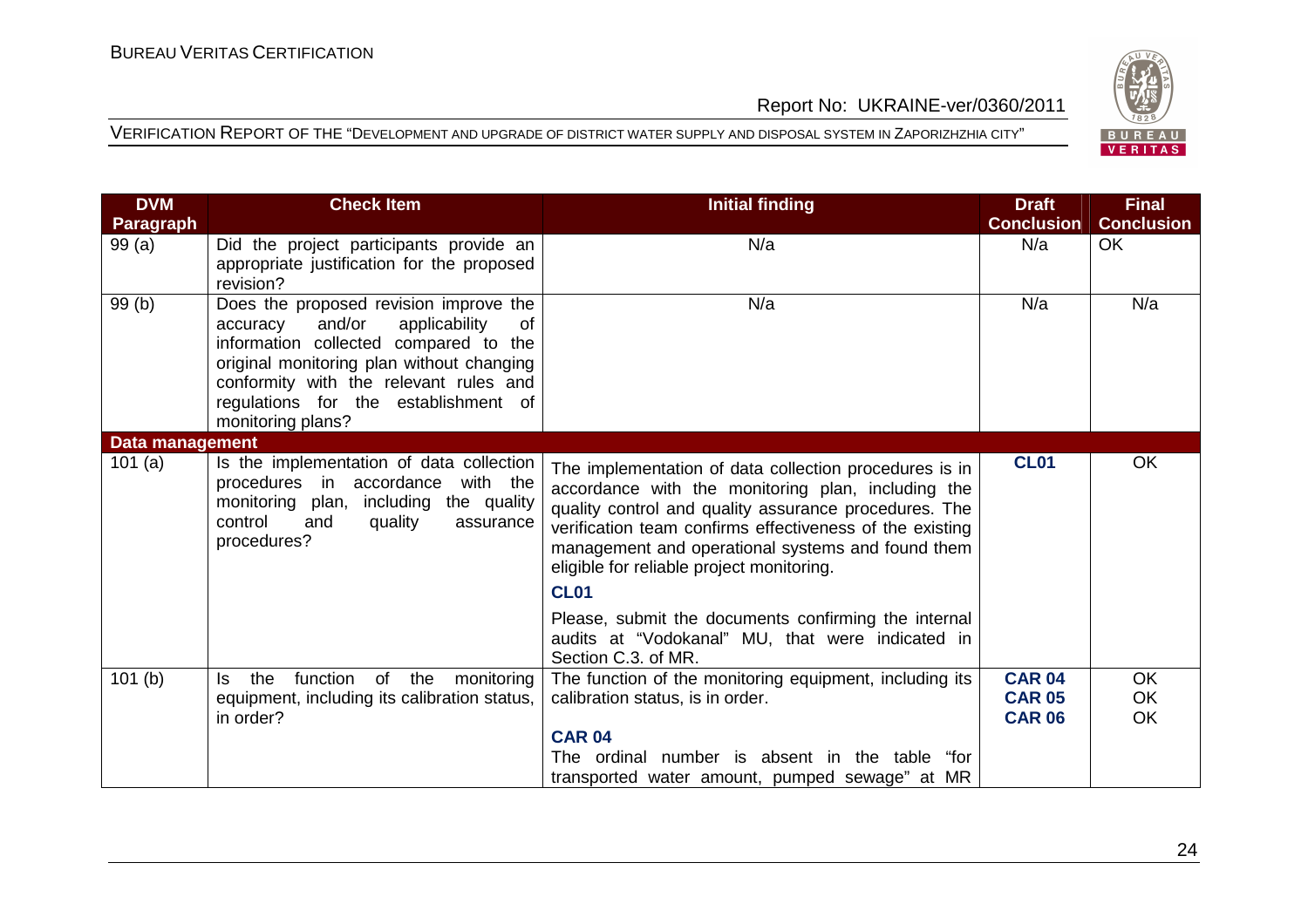

| <b>DVM</b> | <b>Check Item</b>                                                                                          | <b>Initial finding</b>                                                                                                                                                                                                      | <b>Draft</b>                  | <b>Final</b>           |
|------------|------------------------------------------------------------------------------------------------------------|-----------------------------------------------------------------------------------------------------------------------------------------------------------------------------------------------------------------------------|-------------------------------|------------------------|
| Paragraph  |                                                                                                            |                                                                                                                                                                                                                             | <b>Conclusion</b>             | <b>Conclusion</b>      |
|            |                                                                                                            | p.11. Please provide the number or adjoin this table to<br>the table 5.                                                                                                                                                     |                               |                        |
|            |                                                                                                            | <b>CAR 05</b><br>Please delete table 6 and adjoin the column with<br>accuracy parameters to the table 7. Make appropriate<br>corrections.                                                                                   |                               |                        |
|            |                                                                                                            | <b>CAR 06</b><br>The data on last and next calibration date are absent in<br>the table 7 "Types of water flow and electrical meters,<br>calibration<br>Please<br>frequency".<br>their<br>make<br>corresponding corrections. |                               |                        |
| 101 (c)    | Are the evidence and records used for<br>the monitoring maintained in a traceable<br>manner?               | The evidence and records used for the monitoring are<br>kept in the archive of "Vodokanal" MU and are<br>maintained in a traceable manner.                                                                                  | <b>OK</b>                     | <b>OK</b>              |
| $101$ (d)  | Is the data collection and management<br>system for the project in accordance with<br>the monitoring plan? | The data collection and management system for the<br>project is in accordance with the monitoring plan.<br><b>CL 02</b>                                                                                                     | <b>CL 02</b><br><b>CAR 07</b> | <b>OK</b><br><b>OK</b> |
|            |                                                                                                            | Please provide the schedule of personnel training on<br>labour safety for the monitoring period.                                                                                                                            |                               |                        |
|            |                                                                                                            | <b>CAR 07</b>                                                                                                                                                                                                               |                               |                        |
|            |                                                                                                            | Please add the line of total emission reductions in the<br>table 17 "Overall emission reductions". Please make<br>relevant corrections.                                                                                     |                               |                        |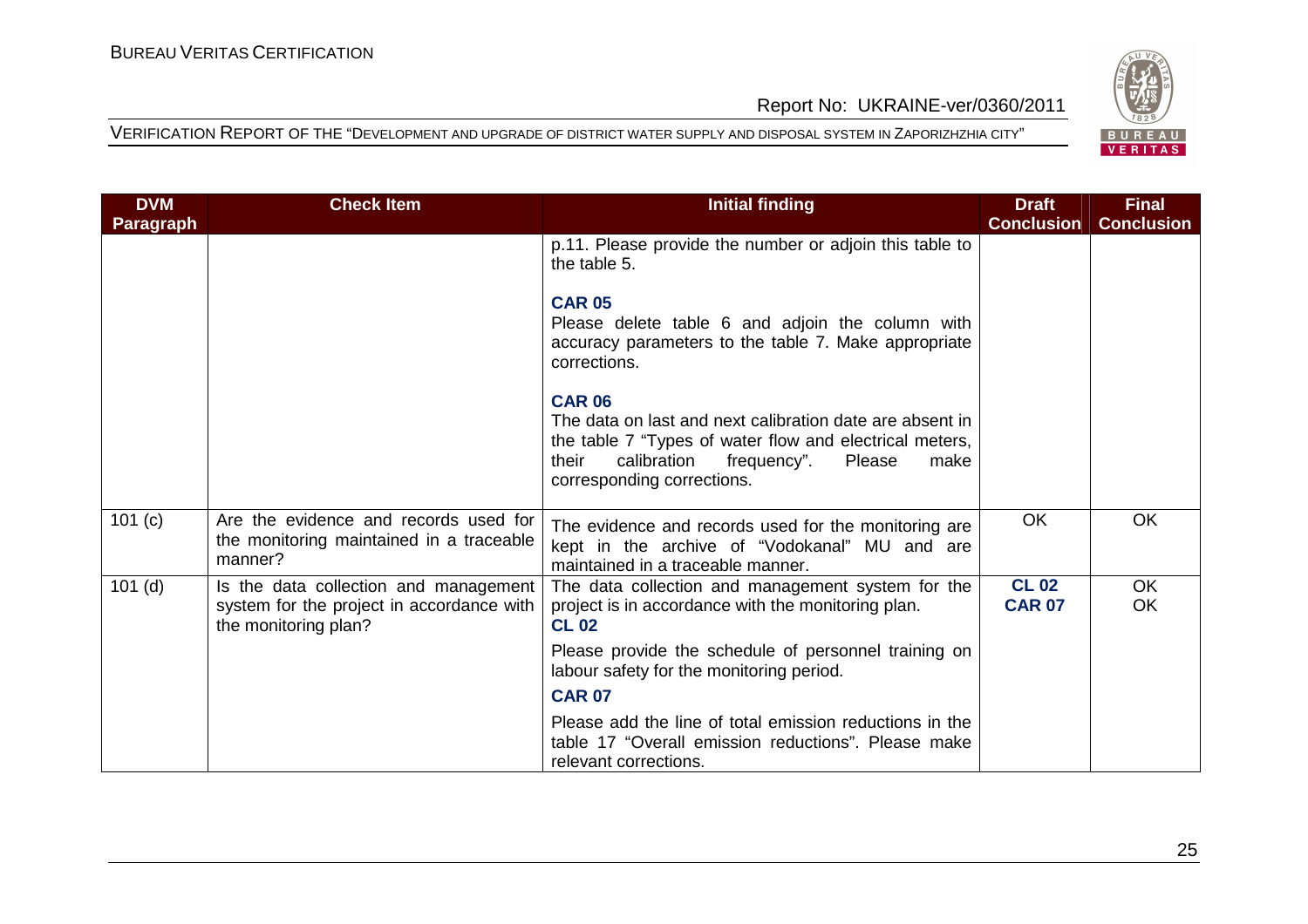

| <b>DVM</b> | <b>Check Item</b>                                                                                                                                                                                                                                                                                                                                                                                                                                                                      | <b>Initial finding</b> | <b>Draft</b>      | <b>Final</b>      |
|------------|----------------------------------------------------------------------------------------------------------------------------------------------------------------------------------------------------------------------------------------------------------------------------------------------------------------------------------------------------------------------------------------------------------------------------------------------------------------------------------------|------------------------|-------------------|-------------------|
| Paragraph  |                                                                                                                                                                                                                                                                                                                                                                                                                                                                                        |                        | <b>Conclusion</b> | <b>Conclusion</b> |
|            | Verification regarding programs of activities (additional elements for assessment)                                                                                                                                                                                                                                                                                                                                                                                                     |                        |                   |                   |
| 102        | Is any JPA that has not been added to<br>the JI PoA not verified?                                                                                                                                                                                                                                                                                                                                                                                                                      | N/a                    | N/a               | N/a               |
| 103        | Is the verification based on the monitoring<br>reports of all JPAs to be verified?                                                                                                                                                                                                                                                                                                                                                                                                     | N/a                    | N/a               | N/a               |
| 103        | Does the verification ensure the accuracy<br>and conservativeness of the emission<br>reductions or enhancements of removals<br>generated by each JPA?                                                                                                                                                                                                                                                                                                                                  | N/a                    | N/a               | N/a               |
| 104        | Does the monitoring period not overlap<br>with previous monitoring periods?                                                                                                                                                                                                                                                                                                                                                                                                            | N/a                    | N/a               | N/a               |
| 105        | If the AIE learns of an erroneously<br>included JPA, has the AIE informed the<br>JISC of its findings in writing?                                                                                                                                                                                                                                                                                                                                                                      | N/a                    | N/a               | N/a               |
|            | Applicable to sample-based approach only                                                                                                                                                                                                                                                                                                                                                                                                                                               |                        |                   |                   |
| 106        | Does the sampling plan prepared by the<br>AIE:<br>(a) Describe its sample selection, taking<br>into account that:<br>(i) For each verification that uses a<br>sample-based approach, the sample<br>shall<br>selection<br>be<br>sufficiently<br>representative of the JPAs in the JI PoA<br>such extrapolation to all JPAs identified<br>for that verification is reasonable, taking<br>into account differences among the<br>characteristics of JPAs, such as:<br>- The types of JPAs; | N/a                    | N/a               | N/a               |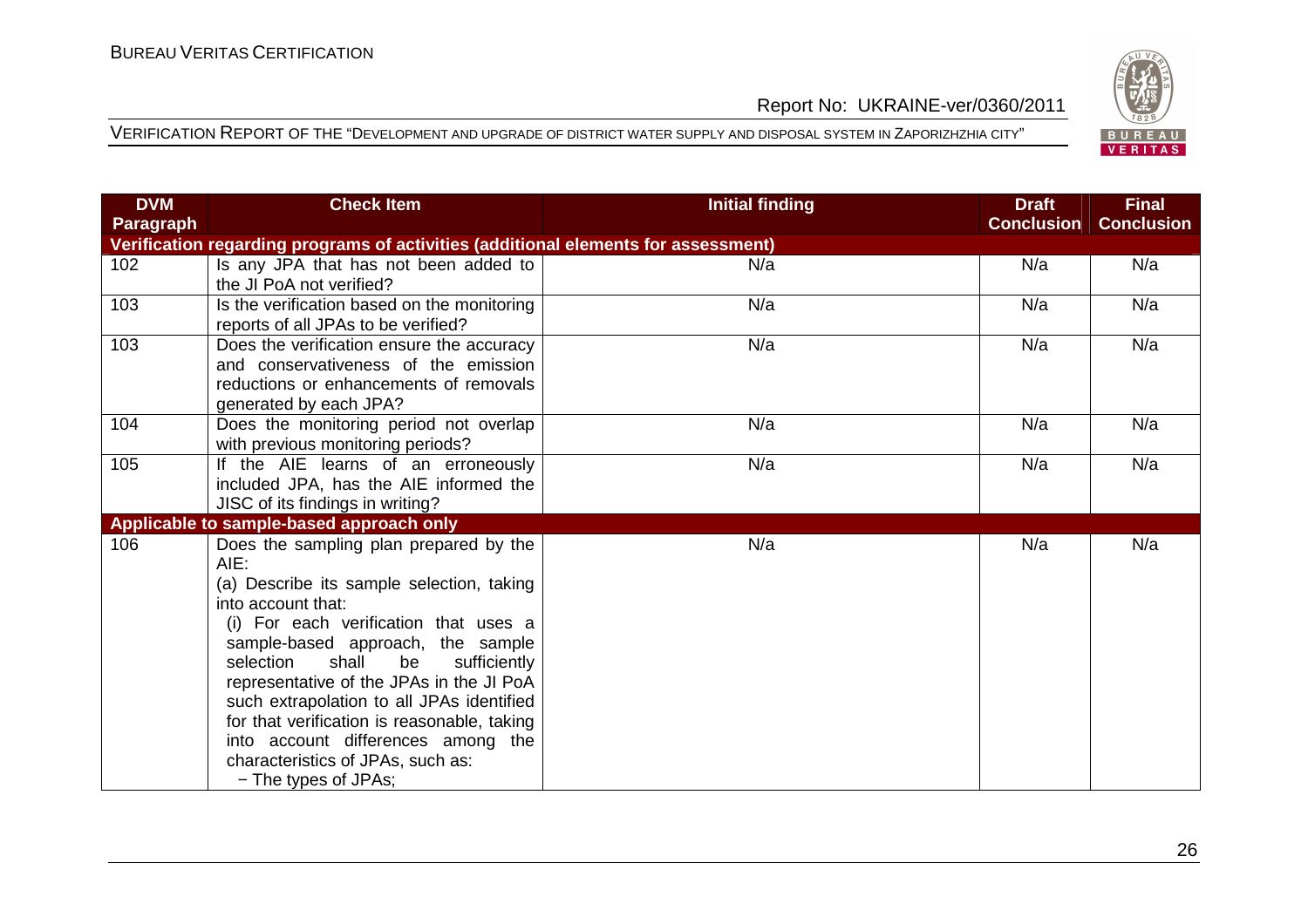

| <b>DVM</b>       | <b>Check Item</b>                                                    | <b>Initial finding</b> | <b>Draft</b>      | <b>Final</b>      |
|------------------|----------------------------------------------------------------------|------------------------|-------------------|-------------------|
| <b>Paragraph</b> |                                                                      |                        | <b>Conclusion</b> | <b>Conclusion</b> |
|                  | - The complexity of the applicable                                   |                        |                   |                   |
|                  | technologies and/or measures used;                                   |                        |                   |                   |
|                  | - The geographical location of each                                  |                        |                   |                   |
|                  | JPA;                                                                 |                        |                   |                   |
|                  | - The amounts of expected emission                                   |                        |                   |                   |
|                  | reductions of the JPAs being verified;                               |                        |                   |                   |
|                  | - The number of JPAs for which                                       |                        |                   |                   |
|                  | emission reductions are being verified;                              |                        |                   |                   |
|                  | - The length of monitoring periods of                                |                        |                   |                   |
|                  | the JPAs being verified; and                                         |                        |                   |                   |
|                  | - The samples selected for prior                                     |                        |                   |                   |
| 107              | verifications, if any?                                               | N/a                    | N/a               |                   |
|                  | Is the sampling plan ready for publication                           |                        |                   | N/a               |
|                  | through the secretariat along with the<br>verification report<br>and |                        |                   |                   |
|                  | supporting<br>documentation?                                         |                        |                   |                   |
| 108              | Has the AIE made site inspections of at                              | N/a                    | N/a               | N/a               |
|                  | least the square root of the number of                               |                        |                   |                   |
|                  | total JPAs, rounded to the upper whole                               |                        |                   |                   |
|                  | number? If the AIE makes no site                                     |                        |                   |                   |
|                  | inspections or fewer site inspections than                           |                        |                   |                   |
|                  | the square root of the number of total                               |                        |                   |                   |
|                  | JPAs, rounded to the upper whole                                     |                        |                   |                   |
|                  | number, then does the AIE provide a                                  |                        |                   |                   |
|                  | reasonable explanation and justification?                            |                        |                   |                   |
| 109              | Is the sampling plan available<br>for                                | N/a                    | N/a               | N/a               |
|                  | submission to the secretariat for the                                |                        |                   |                   |
|                  | JISC.s ex ante assessment? (Optional)                                |                        |                   |                   |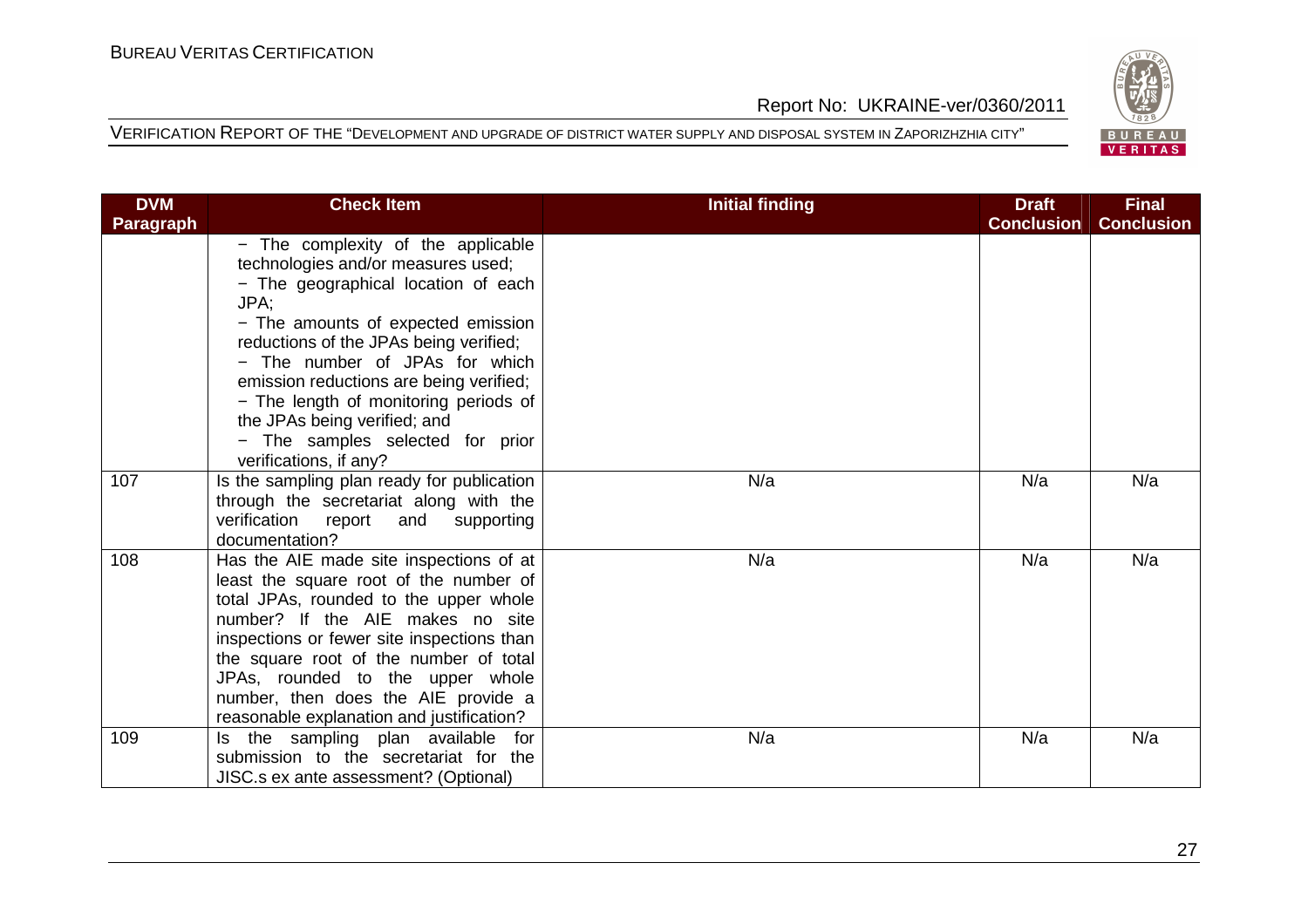

VERIFICATION REPORT OF THE "DEVELOPMENT AND UPGRADE OF DISTRICT WATER SUPPLY AND DISPOSAL SYSTEM IN ZAPORIZHZHIA CITY"

| <b>DVM</b> | <b>Check Item</b>                                                                                                                                                                                                     | Initial finding | <b>Draft</b>      | <b>Final</b>      |
|------------|-----------------------------------------------------------------------------------------------------------------------------------------------------------------------------------------------------------------------|-----------------|-------------------|-------------------|
| Paragraph  |                                                                                                                                                                                                                       |                 | <b>Conclusion</b> | <b>Conclusion</b> |
| 110        | If the AIE learns of a fraudulently included<br>JPA, a fraudulently monitored JPA or an  <br>inflated number of emission reductions<br>claimed in a JI PoA, has the AIE informed<br>the JISC of the fraud in writing? | N/a             | N/a               | N/a               |

#### **Table 2 Resolution of Corrective Action and Clarification Requests**

| report clarifications and corrective<br><b>Draft</b><br>action requests by verification team                                                                                      | Ref.<br>$\mathsf{to}$<br>checklist<br>question<br>in<br>table 1 | participant<br>Summary of<br>project<br>response                                                                        | Verification team conclusion |
|-----------------------------------------------------------------------------------------------------------------------------------------------------------------------------------|-----------------------------------------------------------------|-------------------------------------------------------------------------------------------------------------------------|------------------------------|
| <b>CAR01</b><br>The project approvals from Parties involved are<br>absent.                                                                                                        | 90                                                              | The Letter of Approval from another<br>Party is expected.                                                               | Pending                      |
| <b>CAR02</b><br>Please add the line with total emissions in the<br>table 1 "GHG emissions reduction during the<br>monitoring period",<br>make<br>the<br>necessary<br>corrections. | 92                                                              | The line with total emissions in the<br>table 1 "GHG emissions reduction<br>during the monitoring period" was<br>added. | <b>OK</b>                    |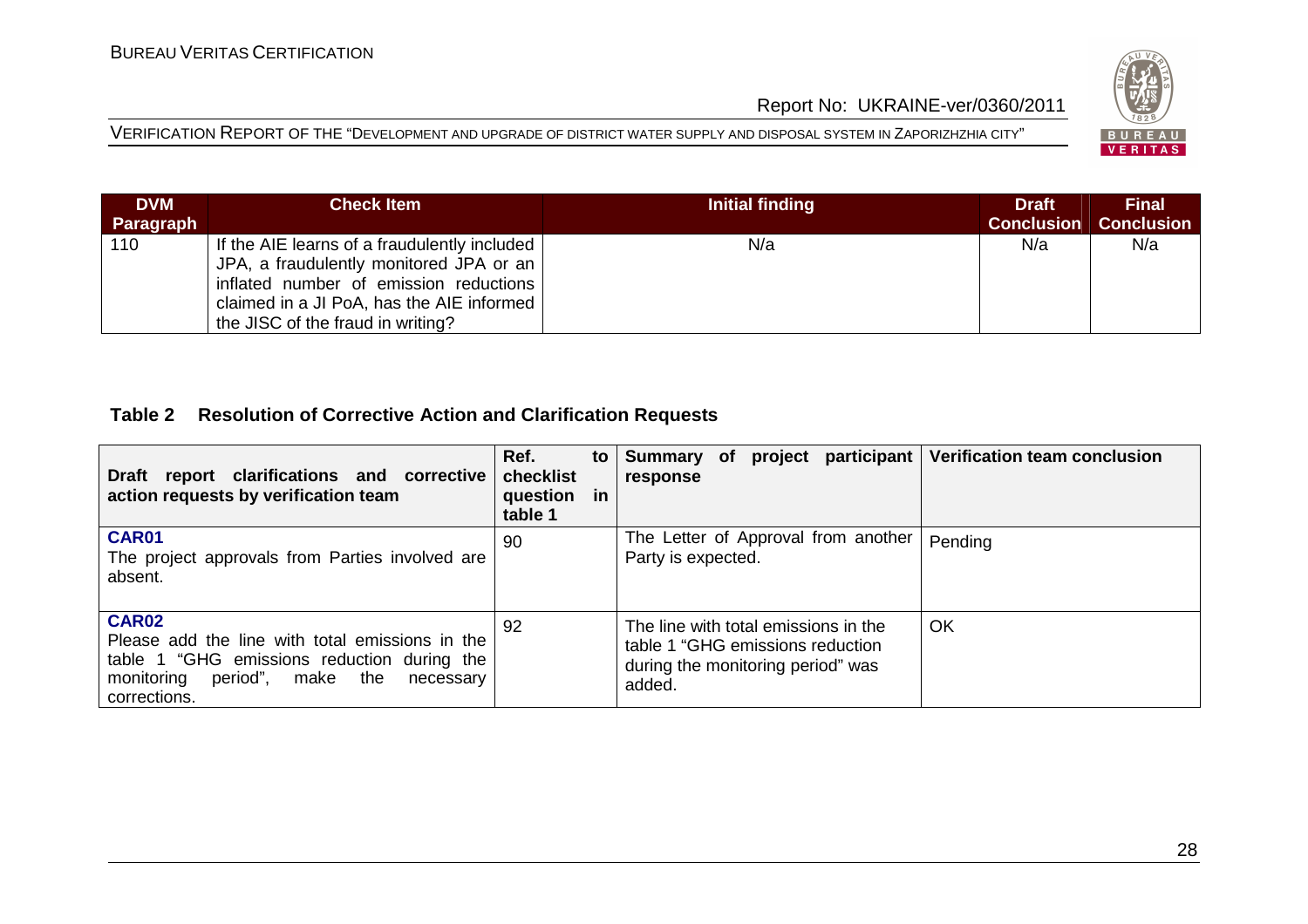

| <b>CAR03</b><br>MR provides references on Annexes 1 and 2.<br>However only Annex 1 is presented in the<br>document, also there is a reference to the Annex<br>4. Please indicate in MR that the Annex 2 is a<br>separate document presented as supplementary<br>in electronic form and also explain what Annex 4<br>is (p. 6). | 95(d)  | The Annex 2 is a separate document<br>presented as supplementary in<br>electronic form to the MR version 02<br>dated 23/09/2010. The Annex 4 to<br>MR is absent. This was a misspelling.<br>Instead of the Annex 4, the Annex 2<br>was indicated in the MR version 02. | <b>OK</b> |
|--------------------------------------------------------------------------------------------------------------------------------------------------------------------------------------------------------------------------------------------------------------------------------------------------------------------------------|--------|------------------------------------------------------------------------------------------------------------------------------------------------------------------------------------------------------------------------------------------------------------------------|-----------|
| <b>CL01</b><br>Please, submit the documents confirming the<br>internal audits at "Vodokanal" MU, that were<br>indicated in Section C.3. of MR.                                                                                                                                                                                 | 101(a) | The documents confirming the<br>internal audits at "Vodokanal" MU<br>were presented in MR.                                                                                                                                                                             | <b>OK</b> |
| <b>CAR 04</b><br>The ordinal number is absent in the table "for<br>transported water amount, pumped sewage" at<br>MR p.11. Please provide the number or adjoin<br>this table to the table 5.                                                                                                                                   | 101(b) | The table "for transported water<br>amount, pumped sewage" at MR p.11<br>was adjoined to the table 5.                                                                                                                                                                  | <b>OK</b> |
| <b>CAR 05</b><br>Please delete table 6 and adjoin the column with<br>accuracy parameters to the table 7. Make<br>appropriate corrections.                                                                                                                                                                                      | 101(b) | The table 6 was deleted and the<br>column with accuracy parameters<br>was adjoined to the table 7.                                                                                                                                                                     | <b>OK</b> |
| <b>CAR 06</b><br>The data on last and next calibration date are<br>absent in the table 7 "Types of water flow and<br>electrical meters, their calibration frequency".<br>Please make corresponding corrections.                                                                                                                | 101(b) | The table 7 "Types of water flow and<br>electrical meters, their calibration<br>frequency" was corrected. The data<br>on last and next calibration date was<br>added to the table 7.                                                                                   | <b>OK</b> |